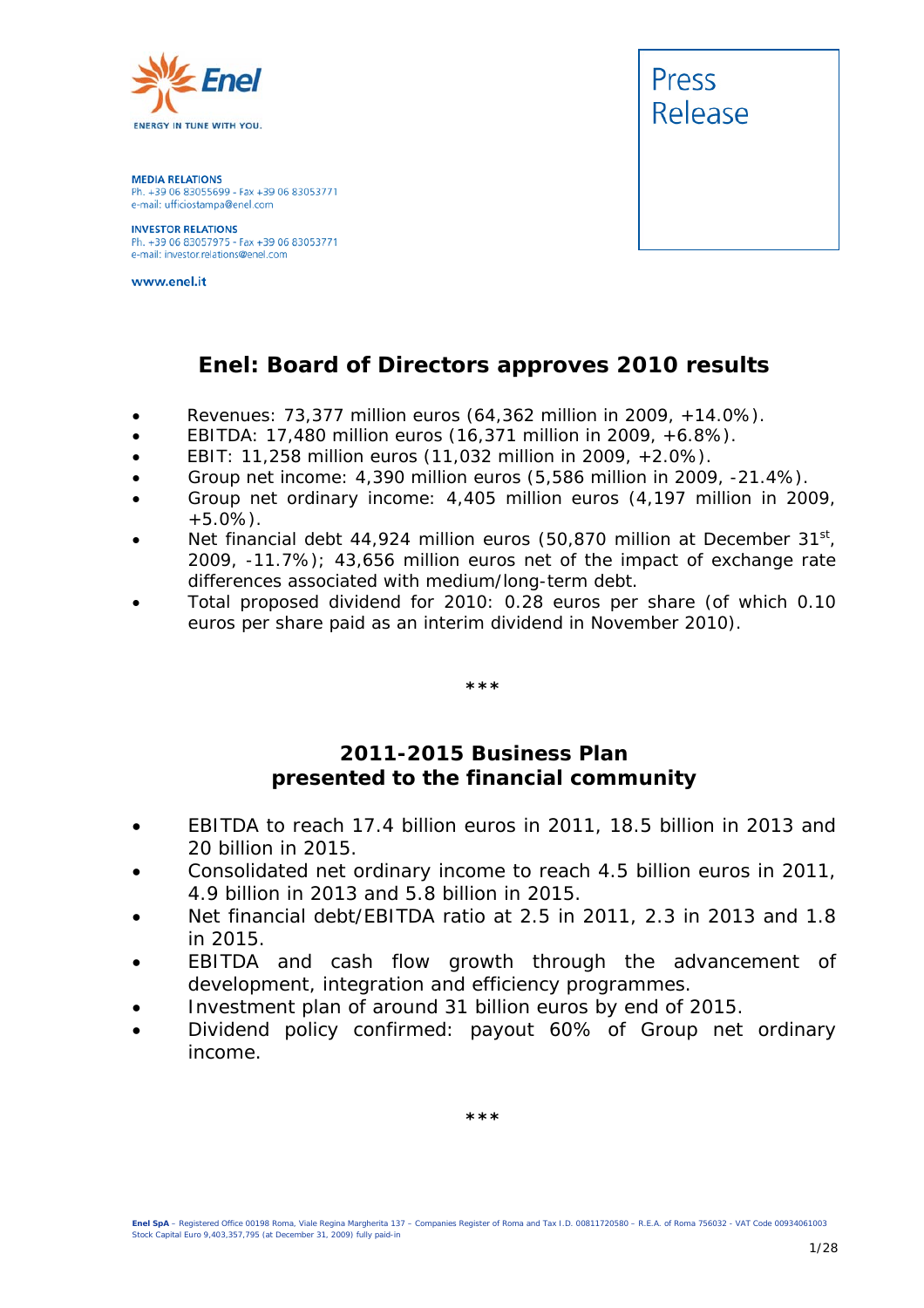



**Rome, March 15th, 2011 –** The Board of Directors of Enel S.p.A. ("Enel"), chaired by Piero Gnudi, late yesterday evening approved the results for 2010.

|                                   | 2010   | 2009   | Change   |
|-----------------------------------|--------|--------|----------|
| Revenues                          | 73,377 | 64,362 | $+14.0%$ |
| <b>EBITDA</b>                     | 17,480 | 16,371 | $+6.8%$  |
| EBIT                              | 11,258 | 11,032 | $+2.0%$  |
| Group net income                  | 4,390  | 5,586  | $-21.4%$ |
| Group net ordinary income         | 4,405  | 4,197  | $+5.0%$  |
| financial debt at December<br>Net | 44,924 | 50,870 | $-11.7%$ |
| 31 <sup>st</sup>                  |        |        |          |

#### **Consolidated financial highlights** (millions of euros):

**Fulvio Conti**, CEO and general manager of Enel, said: "*I am very pleased with the results achieved by the Group in 2010, which once again have exceeded market expectations. The Group's strategic positioning and its financial strength enable us to look towards the future with confidence while continuing to pursue with commitment and determination our efforts to implement a business plan that will ensure earnings growth as well as more than satisfactory returns for our shareholders over the next five years*."

#### \*\*\*\*\*

Unless otherwise specified, the balance sheet figures at December 31<sup>st</sup>, 2010 and December 31<sup>st</sup>, 2009 exclude assets and liabilities held for sale. In particular, the assets and liabilities held for sale at December 31<sup>st</sup>, 2010 essentially regard (i) certain Endesa assets held in Ireland and Latin America that meet the requirements of IFRS 5 due to decisions made by management, (ii) the assets of Enel Unión Fenosa Renovables that will be divested under the agreement with Gas Natural and (iii) the assets of the Bulgarian companies. The income statement figures (except for Group net income) for 2009 do not include results, net of taxes, relating to the gas distribution network in Italy, which was sold at the end of September 2009 were classified as discontinued operations*.*

As a result of the Enel Group's application of the interpretations found in IFRIC 12 and IFRIC 18, as well as the completion of the process of allocating the acquisition cost for Enel's purchase of 25.01% of Endesa SA ("Endesa"), it was necessary, under the applicable accounting standards, to adjust the balances of certain balance sheet items as reported in the consolidated financial statements at December 31<sup>st</sup>, 2009. Specifically, the retrospective changes made to the accounting policies for certain assets in relation to service concession agreements (IFRIC 12) led to the reclassification of balance sheet items at December 31st, 2009 and at January 1st, 2009, while the prospective application of accounting policies governing the transfer of assets from customers (IFRIC 18) starting from July 1, 2009 led to the restatement of certain balance sheet items at December 31<sup>st</sup>, 2009. In addition, the prospective application of IFRIC 18 as from July  $1<sup>st</sup>$ , 2009 and the completion of the purchase price allocation process for the 25.01% of Endesa made it necessary to restate the income statement at December 31st, 2009 presented here only for comparative purposes.

In particular, with regard to Enel's acquisition of 25.01% of Endesa, the allocation of the purchase price was completed pursuant to IFRS 3 by the established time limit, resulting in changes to a number of the figures reported on a provisional basis in the consolidated financial statements at December 31st, 2009 due to the final determination of the fair value of the assets acquired and the liabilities assumed. These changes therefore gave rise to adjustments in several Endesa balance sheet items made based on its full line-by-line consolidation as from December 31st, 2009. As a result, these items at December 31<sup>st</sup>, 2009 were appropriately adjusted and restated for comparative purposes only.

For 2010, the full line-by-line consolidation of Endesa contributed (i) 7,896 million euros to EBITDA (45.2% of total consolidated EBITDA) and (ii) 4,643 million euros to EBIT (41.2% of total consolidated EBIT). In 2009, Endesa, initially consolidated proportionately at 67.05% until the end of June (i.e. until the acquisition of the additional 25.01% of its share capital by Enel) and full line-by-line thereafter, contributed (i) 6,196 million euros to EBITDA (37.8% of total consolidated EBITDA) and (ii) 3,659 million euros to EBIT (33.2% of total consolidated EBIT).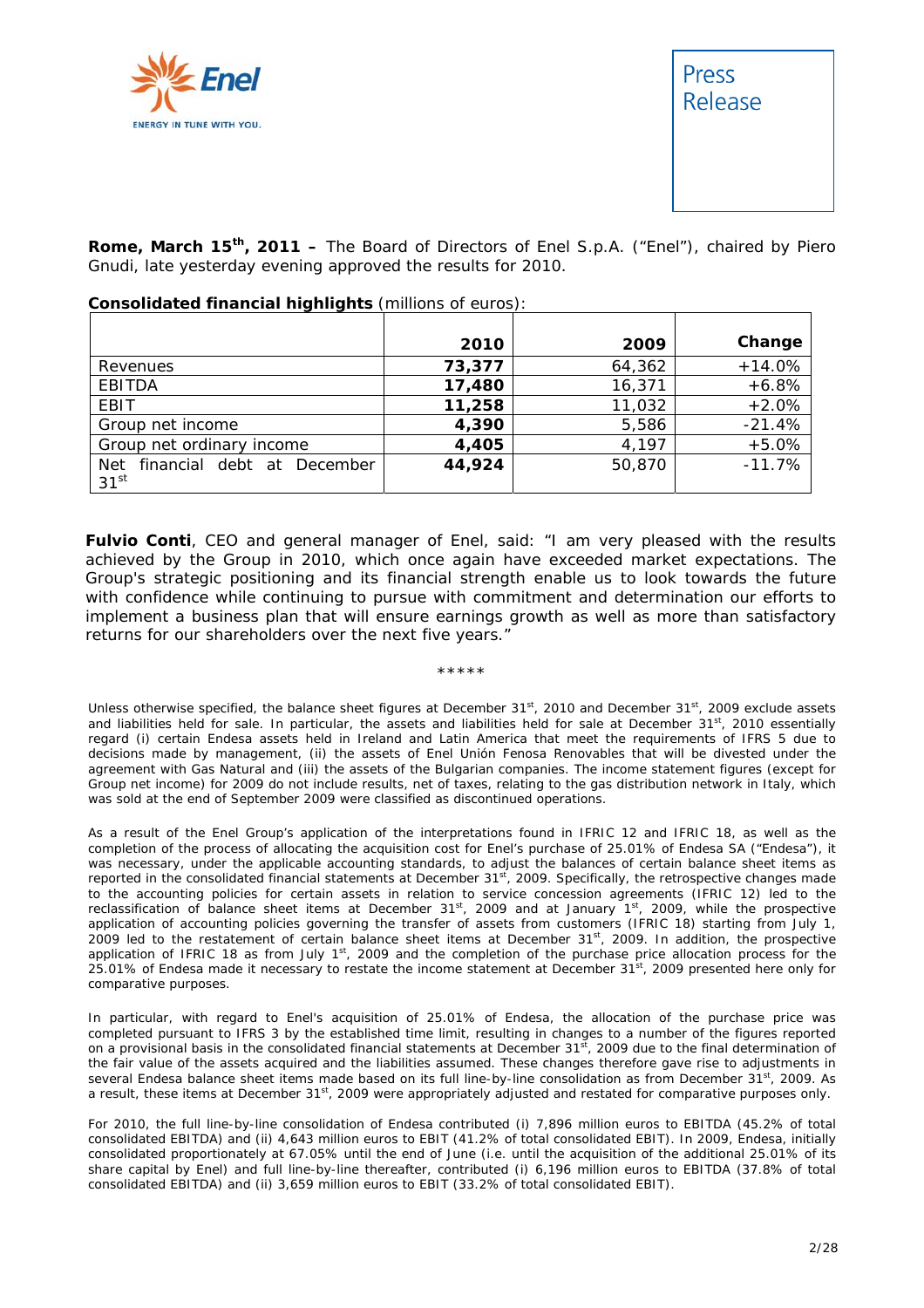



This press release uses a number of "alternative performance indicators" not envisaged in the IFRS-EU accounting standards (EBITDA, net financial debt, net capital employed, net assets held for sale, Group net ordinary income). In accordance with recommendation CESR/05-178b published on November 3<sup>rd</sup>, 2005.

\*\*\*\*\*

### **STRATEGY AND OBJECTIVES FOR THE PERIOD 2011-2015**

Over the last three years, the Enel Group has completed its transformation into an integrated energy multinational, developing a portfolio of internationally prominent businesses and laying the foundations for further organic growth in the future.

2010 was an especially significant year for the Enel Group due to the closer integration with Endesa, the substantial completion of the disposal plan and the listing of Enel Green Power.

The last three years have nonetheless been a very difficult period for markets worldwide, with falling demand for electricity, especially during the recession of 2009. Despite this highly challenging environment, Enel boosted consolidated EBITDA by 22% between 2008 and 2010, consistently achieving results exceeding the targets that the Group has set.

All this was achieved by maintaining a strong focus on financial stability, the result of which was to reduce the ratio of net financial debt to EBITDA from 3.5 in 2008 to 2.6 in 2010, without losing sight of shareholder returns, producing a dividend yield in 2010 of more than 7%.

The business plan for 2011-2015 focuses on the following strategic priorities:

- **Leadership in key markets;**
- **Strengthened position and organic growth in the renewables sector as well as in Latin America, Russia and Eastern Europe;**
- **Consolidation, integration and operational efficiency;**
- **Leadership in innovation.**

These strategic priorities will ensure continued growth of operational performance while maintaining a strong financial position.

#### 1) Leadership in key markets

The Enel Group intends to strengthen its leadership position in Italy and Iberia as a fully integrated operator along the entire value chain.

Specifically, in the Italian market the Enel Group will focus on improving the quality and competitiveness of its energy mix. To achieve this goal, investment will be focused on the clean coal conversion of the Porto Tolle plant (Rovigo), the construction of a regasification terminal at Porto Empedocle (Agrigento) and the launch of the nuclear power programme.

In Iberia, the Enel Group will focus mainly on the development of pumped-storage hydroelectric plants and the completion of projects to boost the efficiency and capacity of existing plants, which, together with the construction of infrastructure in the gas transport sector (Medgaz), will give Endesa a well-balanced energy mix, capable of maintaining solid margins over the timescale of the plan.

In both Italy and Iberia, the Enel Group will continue to make investments in high value-added services such as digital meters (in Spain) and smart grids, as well as integrated gas and electricity plans to enhance the quality of our relationship with customers.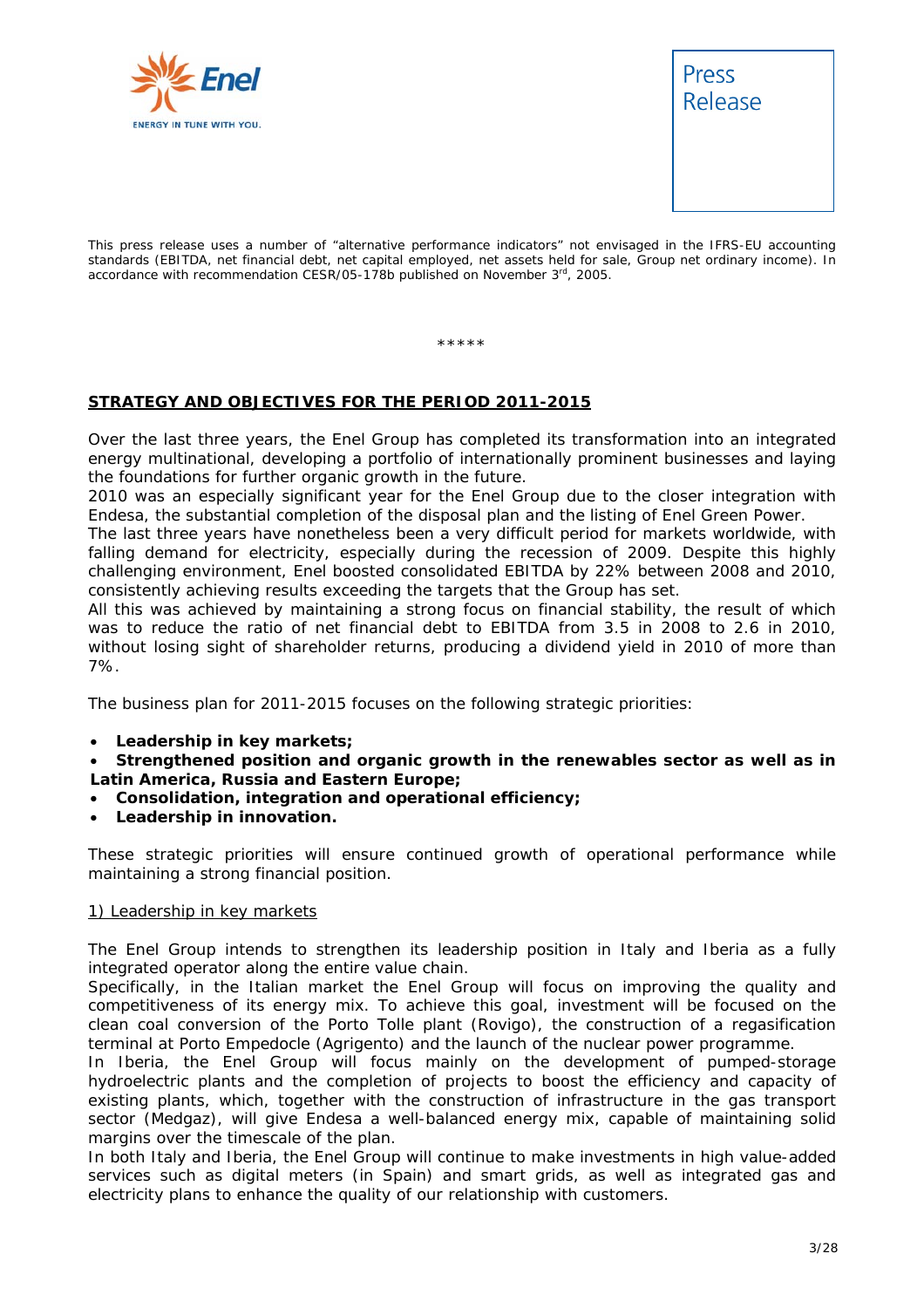



Overall, the Enel Group is expecting to invest about 18 billion euros in Italy and Iberia over the five years of the plan.

#### 2) Strengthened position and organic growth in the renewables sector and in Latin America, Russia and Eastern Europe

In the field of renewable energy, Enel Green Power will continue to be a unique global player with a diversified technology mix and geographical presence due to its modest dependence on revenues from subsidies and the ability to generate strong, steadily growing cash flows. Over the course of the plan timeframe, Enel Green Power expects to invest 6.4 billion euros (of which 2.4 billion will be in Italy and Iberia and the rest in the other countries in which it operates). Enel Green Power will also increase net installed capacity from the current 6.1 GW to 10.4 GW and will increase EBITDA to 2 billion euros in 2013 and 2.4 billion euros in 2015. All of this will be achieved while maintaining a dividend payout of at least 30%.

In Latin America, the economies of the various countries in which the Enel Group operates remain sound with energy demand growing rapidly. In this favourable environment, combined with a clear and stable regulatory framework, the Enel Group will continue to leverage its leadership position, generating growing margins supported by total investments of an estimated 4.8 billion euros over the period covered by the plan, which will be focused primarily on organic growth in power generation and distribution. Notably, the Enel Group will invest, among other projects, in the development of the Bocamina II coal-fired plant in Chile (370 MW, fully operational by the end of this year) and the El Quimbo hydroelectric plant in Colombia (400 MW, partially operational by the end of 2014).

The Russian economy is expected to continue to grow and has promising market fundamentals. Against this backdrop, the Enel Group's strategic role in the country will be strengthened.

Overall, the Enel Group is expected to invest nearly 1 billion euros in Russia over the five years of the plan, mainly to improve the quality of its generation mix, with the construction of a new 800 MW combined-cycle plant, which will be supplied with competitively priced gas from the Group's interest in the Severenergia gas fields. The Enel Group will also continue to invest in strengthening the overall efficiency and optimisation processes of its own plants.

Slovakia remains a strategic area for the Group. Overall, the Enel Group will invest an estimated 2.7 billion euros in the country over the five years of the plan, mainly towards the completion of units 3 and 4 of the Mochovce nuclear power plant which will ensure further generation capacity of 880 MW. The first unit will be operational by 2012 and the second during 2013.

Finally, in Romania, the Enel Group expects to invest around 800 million euros over the plan time horizon, primarily in strengthening efficiency processes and initiatives to expand the customer base.

#### **Summing up, between 2011 and 2015, the Enel Group plans to undertake investments of an estimated 31 billion euros.**

#### 3) Consolidation, integration and operational efficiency

 4/28 During the course of the period covered by the plan, the integration programme with Endesa will continue, achieving further operational synergies. In 2010 Enel and Endesa achieved overall synergies of a total 886 million euros, in addition to the effects of Endesa's Zenith programme (108 million euros), bringing the total value of synergies created in 2010 to 994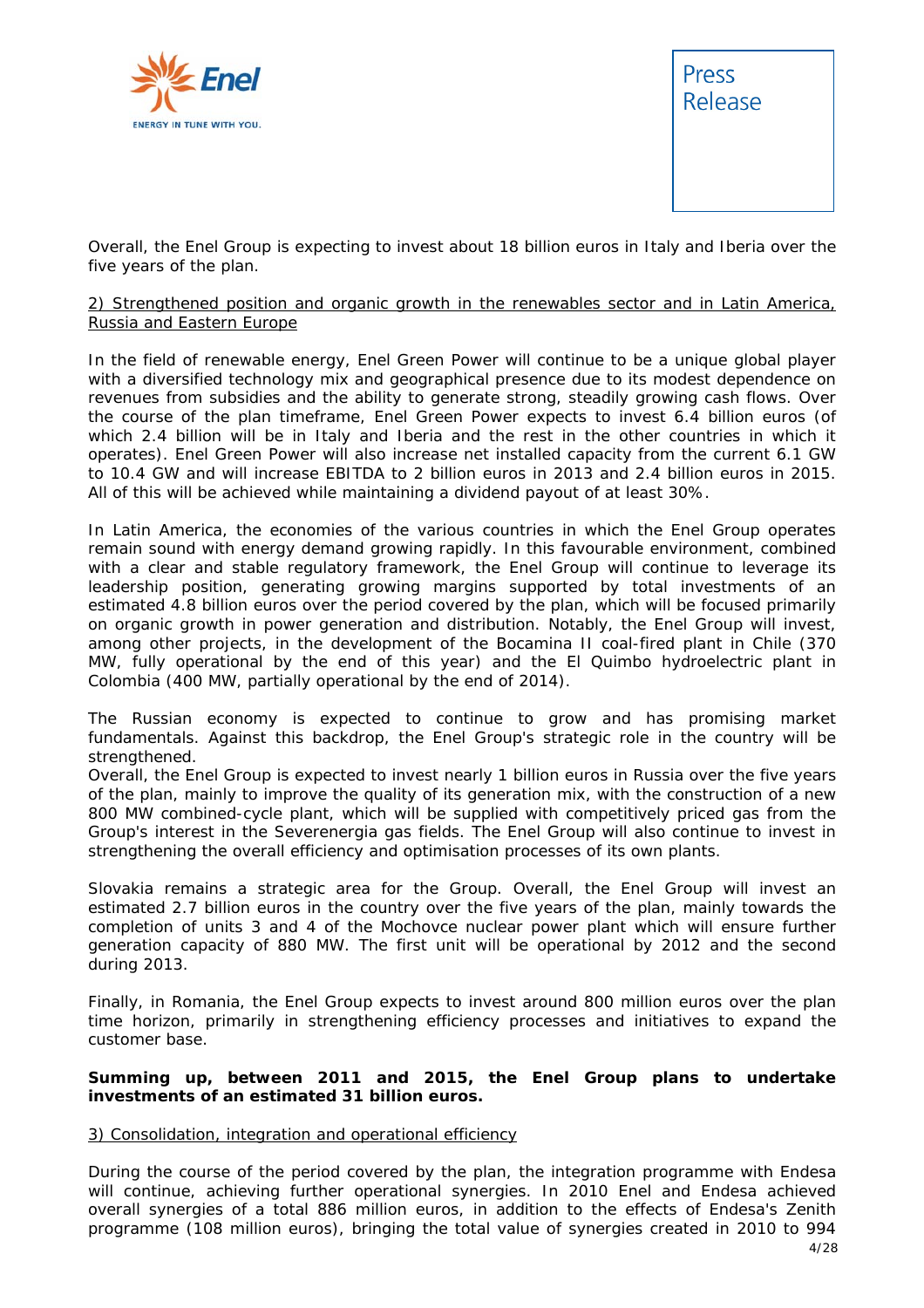



million euros (equal to an overall increase of 45% higher than the original target indicated to the market). Consequently, the Enel Group has increased its target for overall synergies in 2012 to about 1.3 billion euros.

The Enel Group has also made steady progress in the Zenith programme, which is designed to improve margins and optimise working capital and investments. More specifically, initiatives under the programme have achieved total cumulative savings of around 2.7 billion euros since 2009. This performance has prompted the Enel Group to set a new target for 2009-2011 of 3.5 billion euros, about 30% more than the target originally announced to the market.

#### 4) Leadership in innovation

The Enel Group is committed to investing about 1 billion euros gross of grants and loans to develop CO<sub>2</sub> capture and storage technology, clean coal power plants, hydrogen-fuelled plants such as the one at Fusina (Venice), thermal solar technology, such as the one implemented at the Archimedes plant in Priolo (Siracusa), digital meters in Spain and Latin America, smart grids, smart cities projects, and electric mobility.

# **2011-2015 Business Plan**

For **2011,** the Group has set the following targets:

- EBITDA of 17.4 billion euros:
- Group net ordinary income of 4.5 billion euros;
- net financial debt/EBITDA ratio of 2.5.

For **2013** the Group has set the following targets:

- EBITDA of 18.5 billion euros:
- Group net ordinary income of 4.9 billion euros;
- net financial debt/EBITDA ratio of 2.3.

For **2015** the Group has set the following targets:

- **EBITDA** of 20 billion euros;
- Group net ordinary income of 5.8 billion euros;
- net financial debt/EBITDA ratio of 1.8.

\*\*\*\*\*

#### **OPERATIONAL HIGHLIGHTS**

#### **Electricity and gas sales**

Electricity sold by the Enel Group in 2010 amounted to 309.0 TWh, up 21.0 TWh (+7.3%) compared with 2009. This increase was largely attributable to increased sales abroad (+35.0 TWh) - mainly due to the change in the method of consolidation of Endesa, as well as greater sales in France, Russia and the Latin American countries. These factors were partially offset by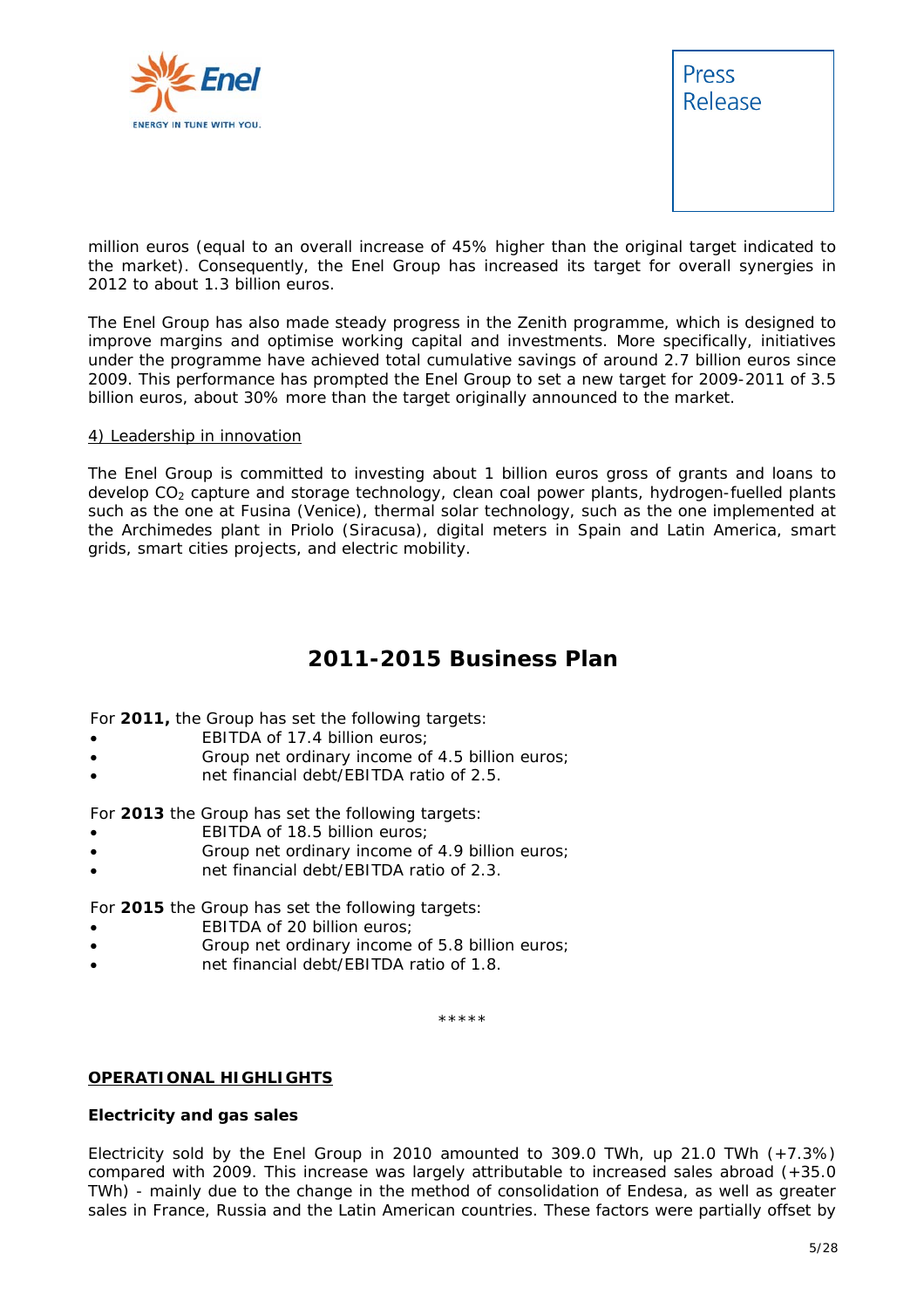



decreased sales volumes in Italy (-14.0 TWh) due to lower sales to business customers on the free market and customers in the enhanced protection market.

Sales of gas to end users in 2010 reached 8.9 billion cubic metres, up 1.2 billion cubic metres compared with 2009 (+15.6%). In particular, sales of gas abroad rose by 0.9 billion cubic metres, mainly due to the change in the consolidation method used for Endesa, while domestic sales rose by 0.3 billion cubic metres.

#### **Power generation**

Net electricity generated by the Enel Group in 2010 amounted to 290.2 TWh (+8.4% on the previous year), of which 81.6 TWh was in Italy and 208.6 TWh abroad.

The Enel Group's plants in Italy generated 81.6 TWh, compared with 84.0 TWh in 2009 (-2.9%). This decrease was largely attributable to the decline in thermal (-2.4 TWh) and hydroelectric (-0.3 TWh) generation, partially offset by greater wind generation (+0.2 TWh). Total demand for electricity in Italy was 326.2 TWh in 2010, up 1.8% compared with the previous year, while net imports fell by 1.0 TWh (-2.3%).

Net electricity generated abroad by the Enel Group in 2010 came to 208.6 TWh, up 24.8 TWh (+13.5%) on the previous year. This increase was mainly attributable to the greater contribution of Endesa (+16.6 TWh), partly as a result of the change in the consolidation method. Other factors included greater output by the International Division, notably the Russian generation company Enel OGK-5 (+3.7 TWh), the Bulgarian companies (+0.9 TWh) and Slovenské elektrárne in Slovakia (+1.1 TWh).

Of the net electricity generated by Enel Group power plants in Italy and abroad, 54.0% came from thermal generation, 31.8% from renewables (hydro, wind, geothermal, biomass, cogeneration and solar) and 14.2% from nuclear power.

#### **Distribution of electricity**

Electricity distributed by the Enel Group network totalled 430.5 TWh in 2010, of which 245.9 TWh was in Italy and 184.6 TWh abroad.

The volume of electricity distributed in Italy rose by 4.8 TWh  $(+2.0%)$  compared with the previous year, essentially in line with the trend in demand for electricity in Italy.

Volumes distributed abroad increased by 32.9 TWh (+21.0%) to 184.6 TWh, due primarily to the greater contribution of Endesa as a result of the above-mentioned change in the method of consolidation (+31.4 TWh), as well as greater volumes transported by the distribution companies in Romania (+0.6 TWh), which benefited from stronger demand for electricity.

\*\*\*\*\*

#### **2010 CONSOLIDATED FINANCIAL HIGHLIGHTS**

 $\sim$  6/28 **Revenues** in 2010 reached 73,377 million euros, an increase of 9,015 million euros (+14.0%) on 2009. This increase was predominantly attributable to the rise in revenues from the sale and transport of electricity by the Iberia and Latin America Division – which benefited from the change in the method used to consolidate Endesa (from proportionate to full line-by-line) after the acquisition of an additional 25.01% of the Spanish company. Another factor was the increase in the revenues of the International Division, especially from generation and sales operations in Russia. These positive effects were only partially offset by lower revenues from electricity sales in Italy, mainly due to a decline in volumes sold, as well as a reduction in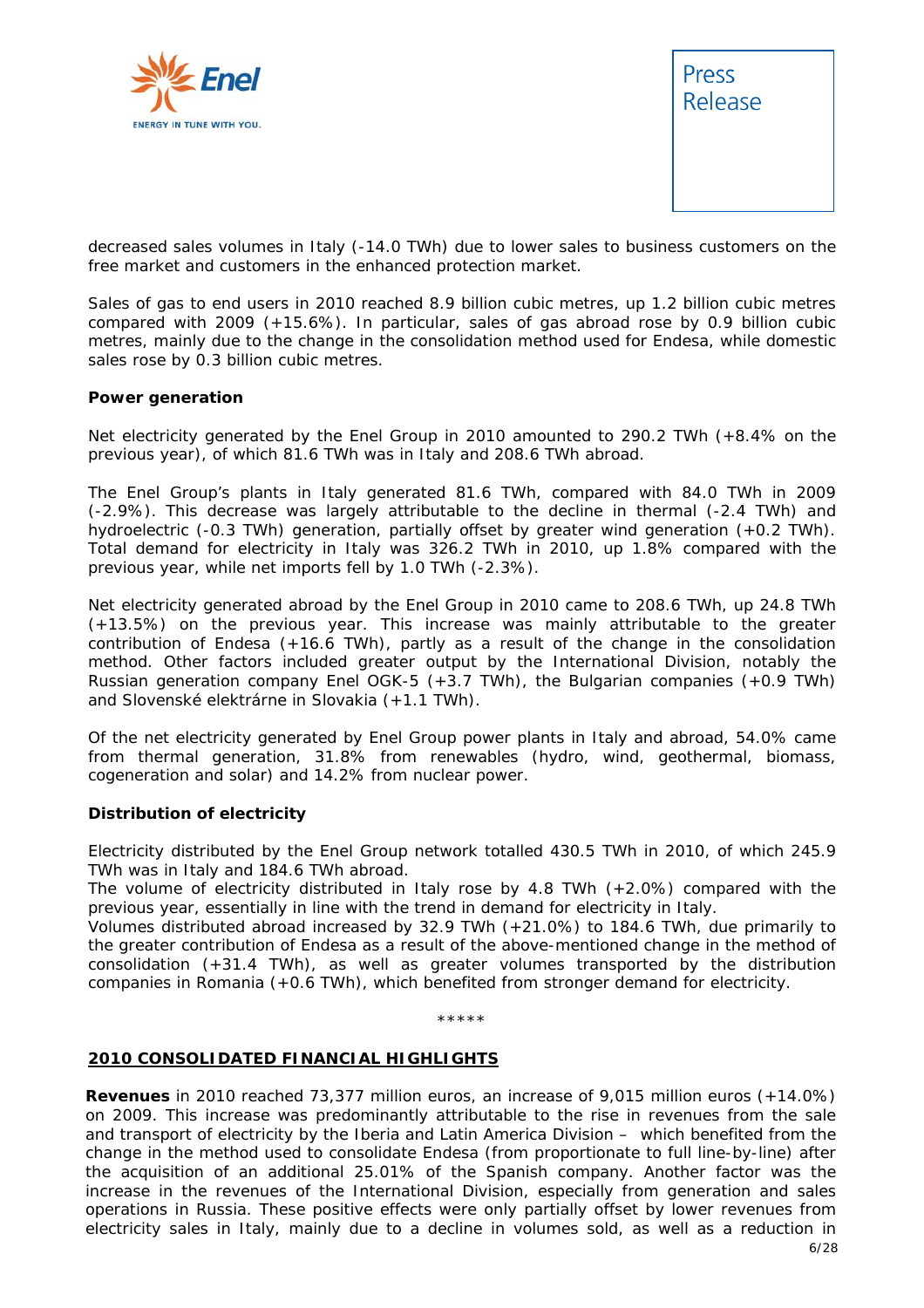



revenues from the disposal of assets, which in 2009 had included the capital gain relating to the disposal of interests in Enel Linee Alta Tensione and SeverEnergia.

**EBITDA** in 2010 amounted to 17,480 million euros, up 1,109 million euros (+6.8%) compared with 2009. This increase largely reflects the change in the consolidation method used for Endesa and the improvement in the margin on the sale and transport of electricity in the Iberian market. This improvement on 2009 was partially offset by the decline in the margin on domestic markets and the decrease in capital gains noted above.

**EBIT** was 11,258 million euros in 2010, up 226 million euros (+2.0%) on 2009.

**Group net income** was 4,390 million euros in 2010, compared with 5,586 million euros the previous year (-21.4%). More specifically, the strong operating performance of the Group was more than offset by the increase in net financial expense, which was attributable to the change in the method used to consolidate Endesa and the decline in financial income, which in 2009 had benefited from the recognition of 970 million euros from the early exercise of the put option granted by Enel to Acciona on 25.01% of Endesa share capital. **Group net ordinary income** in 2010 amounted to 4,405 million euros, up 208 million euros (+5.0%) compared to 4,197 million euros in 2009.

Net capital employed at December 31<sup>st</sup>, 2010, including net assets held for sale in the amount of 620 million euros, totalled 98,469 million euros, and was financed by shareholders' equity attributable to the Group and minority interests of 53,545 million euros and net financial debt of 44,924 million euros.

**Net financial debt,** excluding debt attributable to assets held for sale amounting to 636 million euros at December  $31^{st}$ , 2010 (63 million euros at December  $31^{st}$ , 2009), was 44,924 million euros at the end of 2010, a decrease of 5,946 million euros on December 31<sup>st</sup>, 2009. This decrease was primarily attributable to asset sales in 2010 including the disposal of a minority stake in Enel Green Power and the good performance of cash flows from operations. These positive factors were partially offset by the payment of dividends and exchange rate losses connected with the current exchange rate measurement of debt instruments denominated in foreign currency by companies that use the euro as their functional currency (although these were hedged with cross currency interest rate swaps), as well as the translation into euros of the debt of Group companies with a functional currency other than the euro. Excluding the impact of above-mentioned currency exchange effects (calculated using exchange rates as at December  $31<sup>st</sup>$ , 2009) on medium to long-term foreign currency debt at the end of the period, net financial debt at December  $31<sup>st</sup>$  2010 would be equal to 43,656 million euros. At December 31<sup>st</sup>, 2010, the **debt/equity** ratio was 0.84, compared with 1.11 at the end of 2009, while the net debt/EBITDA ratio was 2.6 (3.1 at December 31<sup>st</sup>, 2009).

**Capital expenditure** in 2010 reached 7,090 million euros (of which 6,375 million euros related to property, plant and equipment), an increase of 265 million euros on 2009.

At December 31st, 2010, there were 78,313 Enel Group **employees** (81,208 at the end of 2009). The decrease for the year, equal to 2,895, reflects the change in the scope of consolidation relating to the acquisitions and disposals (-335) as well as the net balance of hirings and terminations (-2,560). At December  $31<sup>st</sup>$ , 2010, the personnel of Group companies based abroad numbered 40,930.

\*\*\*\*\*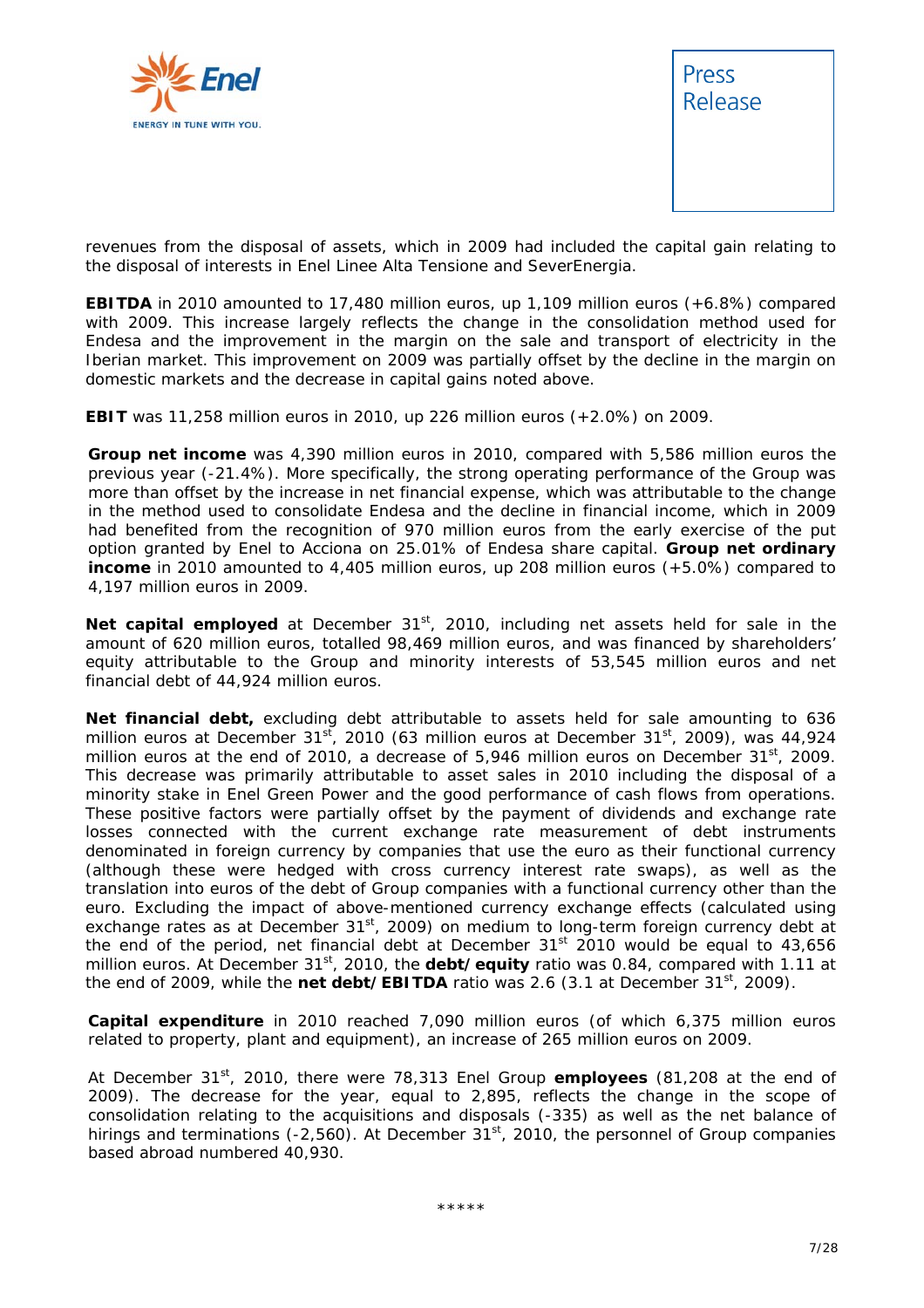



#### **PARENT COMPANY'S 2010 RESULTS**

In its capacity as an industrial holding company, Enel S.p.A. defines strategic targets for the Group and coordinates the activities of its subsidiaries.

In addition, Enel SpA manages central treasury operations and insurance risk coverage, providing assistance and guidelines on organisation, personnel management and labour relations, accounting, administrative, fiscal, legal, and corporate matters.

Enel also still holds a long-term contract with Atel for the import of electricity on the Swiss border, which is set to expire on December 31<sup>st</sup>, 2011.

|                                                                         | 2010   | 2009                     | Change    |
|-------------------------------------------------------------------------|--------|--------------------------|-----------|
| Revenues                                                                | 677    | 706                      | $-4.1%$   |
| <b>Net</b><br>disposal<br>from<br>Οf<br>equity<br>income<br>investments | 731    | $\overline{\phantom{a}}$ |           |
| <b>EBITDA</b>                                                           | 659    | (27)                     |           |
| EBIT                                                                    | 637    | (36)                     |           |
| Net financial expense and income from equity<br>investments             | 2,237  | 3,200                    | $-30.1\%$ |
| Net income for the year                                                 | 3,117  | 3,460                    | $-9.9%$   |
| Net financial debt at<br>at December 31st                               | 13,314 | 11,964                   | $+11.3%$  |

**Results** (millions of euros)**:** 

**Revenues** in 2010 reached 677 million euros, down 29 million euros on 2009 (-4.1%), mainly attributable to lower revenues from assistance and consulting services provided to subsidiaries (46 million euros), which were partially offset by higher revenues from the sale of electricity (22 million euros).

**Net income from the disposal of equity investments** was 731 million euros in 2010 (item not present in 2009) and essentially comprises the capital gain, net of transaction costs, on the sale of about 30.8% of Enel Green Power S.p.A. in a global public offering (728 million euros).

**EBITDA** in 2010 came to 659 million euros, an improvement of 686 million euros on 2009 largely attributable to the above-mentioned net capital gain from the sale of the stake in Enel Green Power.

**EBIT** in 2010 was 637 million euros, an improvement of 673 million euros on 2009, substantially reflecting the trend in EBITDA.

**Net financial expense and income from equity investments** were a positive 2,237 million euros (3,200 million euros in 2009) and include dividends distributed by subsidiaries, associates and other holdings to the amount of 3,369 million euros (4,482 million euros in 2009) and net financial expense of 1,132 million euros (1,282 million euros in 2009). Specifically, the decrease in net financial expenses was largely due to the general decline in interest rates, a reduction in medium/long-term debt, the impact of which was only partially offset by the decrease in interest income on the intercompany current account held by Enel Energy Europe S.L. and Enel Green Power S.p.A. as a result of the decline in the debtor positions of the two companies.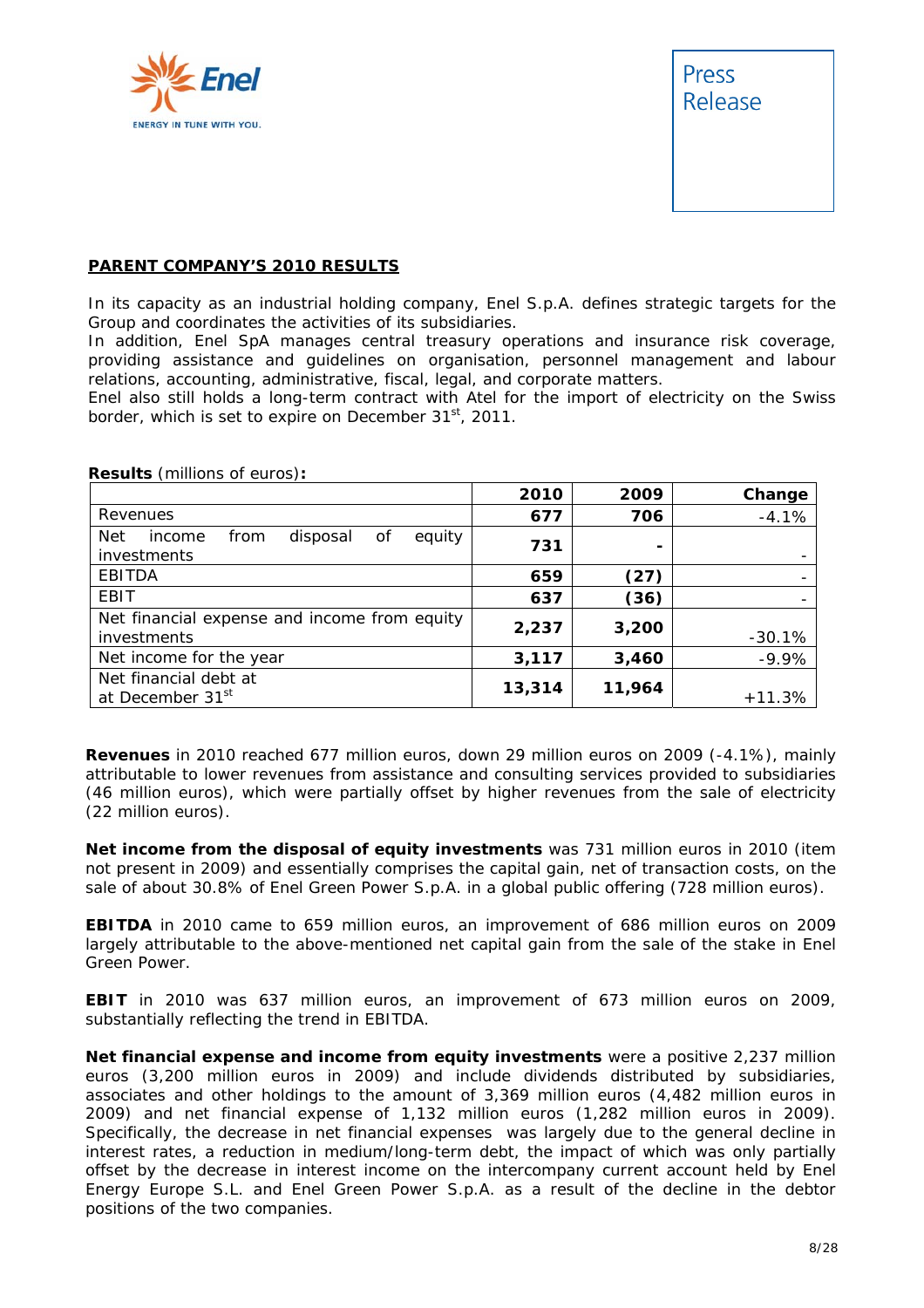



**Net income** was 3,117 million euros, compared with 3,460 million euros in 2009 (-9.9%).

Net financial debt at December 31<sup>st</sup>, 2010 was 13,314 million euros, up 1,350 million euros on December 31<sup>st</sup>, 2009, predominantly due to the decrease in the short-term creditor position with Group companies, but was partially offset by a decline in long-term debt exposure, largely as a result of some repayments made during the year.

**Shareholders' equity** at December 31<sup>st</sup>, 2010 amounted to 24,516 million euros (23,722 million euros at December  $31<sup>st</sup>$ , 2009). This change was primarily attributable to the recognition of net income for 2010 (3,141 million euros), the distribution of the balance of the dividend for 2009 (1,410 million euros) and the interim dividend for 2010 (940 million euros). The **debt/equity** ratio increased from 0.50 at December 31<sup>st</sup>, 2009 to 0.54 at December 31<sup>st</sup>, 2010.

\*\*\*\*\*

#### **RECENT KEY EVENTS**

On **November 11th, 2010**, Enel and the Korean Electric Power Corporation (KEPCO) signed a letter of intent (followed by specific memorandums of understanding) in Seoul to develop cooperation in the areas of network systems, particularly in the field of smart grids, and technologies for reducing emissions of greenhouse gases, notably carbon capture and sequestration.

On **December 3rd, 2010**, the Joint Global Coordinators, in accordance with the IPO prospectus, announced the exercise of the greenshoe option for the purchase of a total of 126.5 million Enel Green Power (EGP) shares, equal to approximately 9% of the global offering. Following exercise of the greenshoe, Enel's holding in EGP amounted to about 69.2% of the share capital.

On **December 10th, 2010,** Enel Green Power and the European Investment Bank (EIB) signed an agreement for a loan totalling 440 million euros, which may be increased, subject to further agreements between the parties, to up to 600 million euros. The 20-year loan bears a significantly lower interest rate than market benchmark rates and will be used to finance the installation of wind and photovoltaic plants with a total capacity of 840 MW. EGP plans to invest a total of around 1,300 million euros.

On **December 13th, 2010**, the sale of the Spanish power transmission grids by Endesa Distribución Electrica S.L. (wholly-owned by Endesa) to a company controlled by Red Electrica de España, was completed for a price of about 1.4 billion euros.

On **December 17th, 2010,** the disposal of 80% of Nubia 2000 S.L. (owner of Endesa's activities in the field of natural gas transport and distribution in Spain) by Endesa to two infrastructure funds funds managed by Goldman Sachs was completed. The transaction valued Nubia 2000 S.L. at about 1 billion euros.

On **January 24th, 2011**, Enel Green Power reached an agreement with the Turkish group Uzun for the development of geothermal plants in Turkey. In particular, the agreement provides for the establishment of a research and exploration company, majority-owned and managed by EGP, with Meteor, a company 70% owned by Uzun and 30% owned by the Turkish geothermal consultancy G-Energy.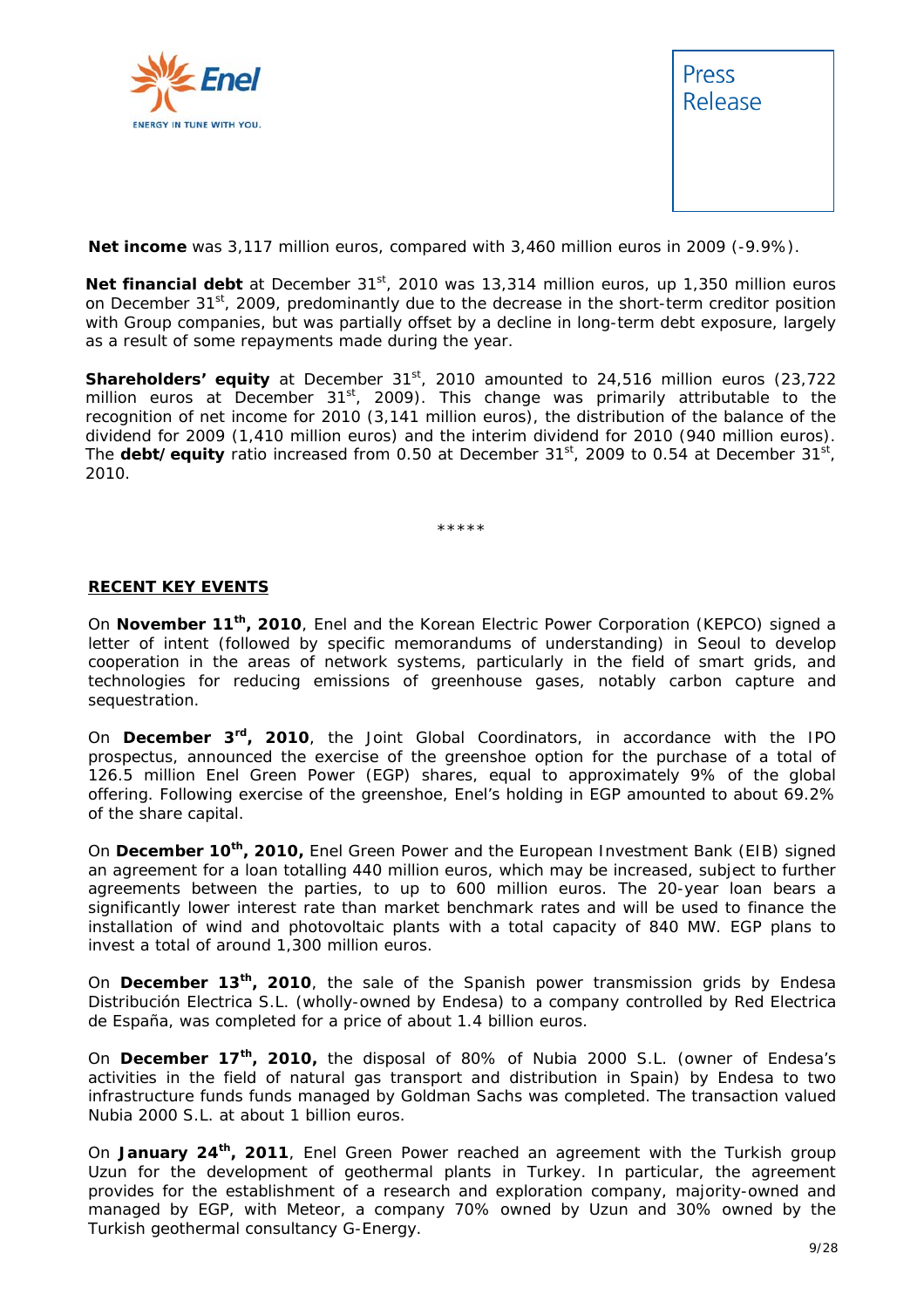



On **March 2nd, 2011**, the Board of Directors of Enel, as part of the strategy to extend the average maturity of the Group's consolidated debt and to optimise the profile of its medium and long-term maturities, approved the issue by December  $31<sup>st</sup>$ , 2011, of one or more bonds to be placed with institutional investors, up to a maximum value of 1 billion euros.

The bond issues may be carried out either directly by Enel or by its Dutch subsidiary Enel Finance International NV (guaranteed by the Parent Company) in relation to opportunities offered by the latter for placing bonds on regulated foreign markets and/or in private placements with foreign institutional investors.

The Board of Directors also empowered the CEO to allocate the bond issues between the two above-mentioned companies, as well as setting the amounts, currencies, timing and characteristics of the individual issues, and the power to apply for listing them on one or more regulated markets.

\*\*\*\*\*

#### **OUTLOOK**

The major objectives achieved in terms of size, efficiency and diversification of the generation mix and the strengthening of Enel's financial structure are expected to enable Enel to seize the opportunities offered by a new cycle of organic growth and development in rapidly developing countries.

Accordingly, Enel, by confirming its strategic direction, will continue to pursue leadership in the markets in which it operates, continuing and intensifying its initiatives to boost operational excellence along the entire value chain. The consolidation and integration of its operations abroad will enable it to disseminate a culture of excellence and efficiency throughout the entire Group and to achieve operational synergies.

Enel will continue to implement its development plans in the renewable energy sector with determination, confirming its essential contribution to the strategy for sustainable development in the energy industry. Thanks to its know-how, its technological skills and the geographical scope of its operations, Enel can be a world leader in what is forecast to be a rapidly expanding sector.

At the same time, Enel will continue its commitment to research and technological innovation, with a special focus on the development of environmentally compatible thermoelectric technologies, smart grids and electric mobility, as well as initiatives to strengthen direct access to fossil fuels through selective vertical integration.

Enel also intends to consolidate its leadership role in the field of corporate social responsibility, a sector in which it has already received major recognition at a global level.

On this basis, the continued integration of its international operations together with its development programmes and initiatives to boost operational efficiency will have a positive impact on performance in 2011, enabling the Group to achieve its business and financial targets for the year.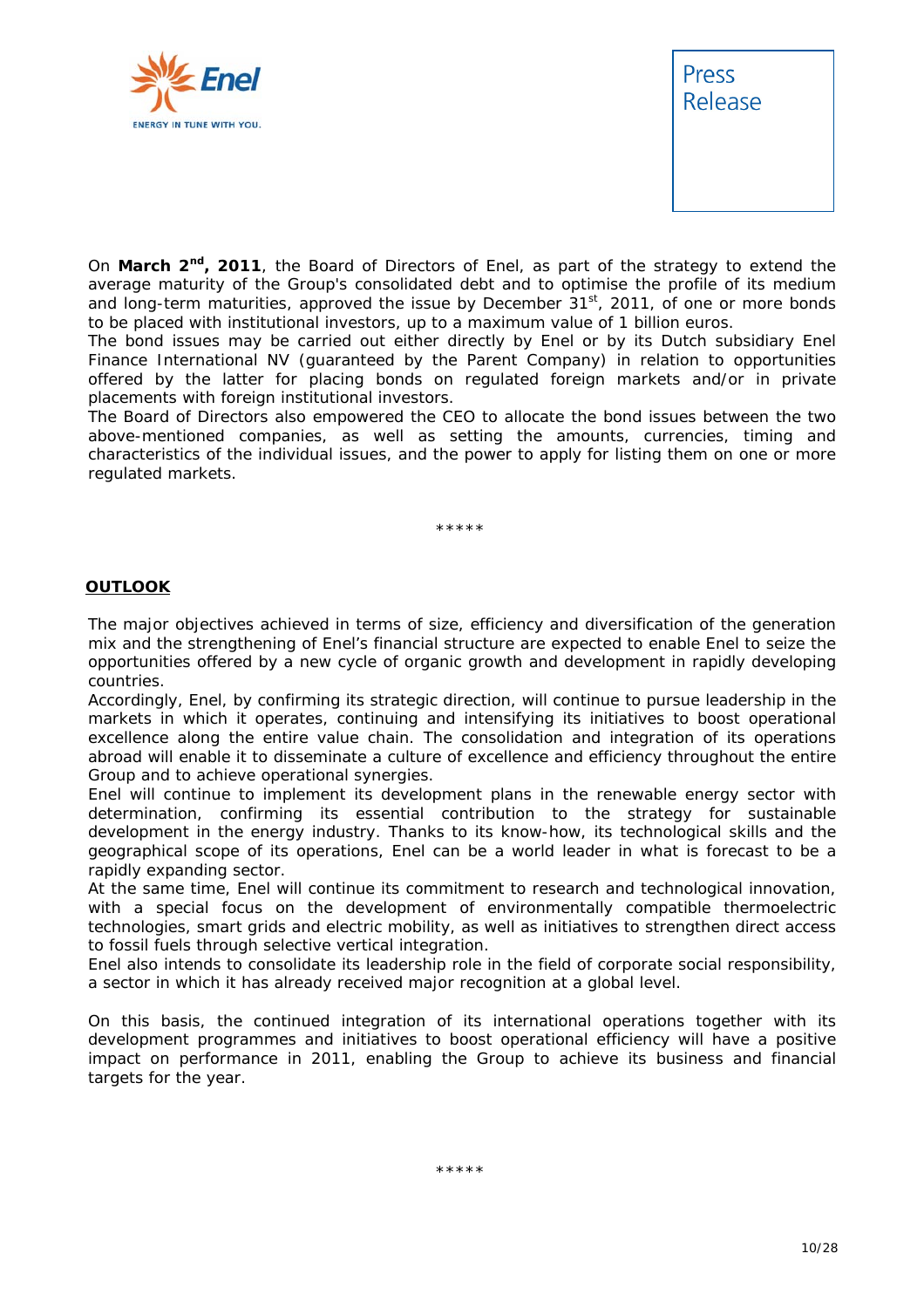



#### **SHAREHOLDERS' MEETING AND DIVIDENDS**

The Board of Directors has convened the Shareholders' Meeting for April 29<sup>th</sup>, 2011, in a single session for both ordinary and extraordinary business.

The Ordinary Shareholders' Meeting will be asked to approve the statutory financial statements and examine the consolidated financial statements for 2010, and to approve the payment of a total dividend for 2010 of 0.28 euros per share. The total dividend for 2010 is therefore equal to about 2,633 million euros, compared with Group net ordinary income (i.e. generated by Enel's core business) of about 4,405 million euros, in line with the dividend policy, therefore providing for a pay-out of 60% of Group net ordinary income.

At its meeting of September  $29<sup>th</sup>$ , 2010, the Board of Directors approved the distribution to shareholders of an interim dividend on 2010 profits of 0.10 euros per share, which was paid on November  $25<sup>th</sup>$ , 2010 with an ex-dividend date of November  $22<sup>nd</sup>$ , 2010. As regards the balance of the dividend for 2010, equal to 0.18 euros per share, the Board has proposed June 20<sup>th</sup>, 2011 as the ex-dividend date and June 23<sup>rd</sup>, 2011 as the distribution date. The dividend will be entirely paid out of Enel SpA's 2010 net income, which amounts to 3,117 million euros (of which 940 million euros has already been paid out as an interim dividend).

The Shareholders' Meeting will also be asked, as part of ordinary business, to appoint the Board of Directors following the completion of their term in office and to engage the audit firm for the period 2011-2019. In this regard, the shareholders will be asked to appoint Reconta Ernst & Young S.p.A. as the new statutory auditors, in view of the expiry of the engagement of KPMG S.p.A. with the approval of the statutory financial statements for 2010.

Finally, the Shareholders' Meeting will be asked, as part of extraordinary business, to approve a number of amendments to the bylaws, some of which are connected with the provisions of the new procedure adopted by the Company to govern transactions with related parties (with specific regard to significant and urgent transactions) and others to enable shareholders to participate in future Shareholders' Meetings using electronic systems.

The documentation related to the items on the agenda of the Shareholders' Meeting, as under legislation in force, will be made available in accordance with law.

\*\*\*\*\*

#### **BONDS ISSUED AND MATURING BONDS**

The main bond issues made by the Enel Group in 2010 include the following:

- 1. The issue on February 26<sup>th</sup>, 2010, by Parent Company Enel S.p.A. of a multitranche pan-European bond for retail investors totalling 3,000 million euros, with the following characteristics:
	- $\geq$  2,000 million euros fixed-rate 3.5% bond due February 26<sup>th</sup>, 2016;
	- $\geq$  1,000 million euros floating-rate due February 26<sup>th</sup>, 2016.
- 2. The issue of local bonds by the Enersis Group totalling 125 million euros.

Between January  $1^{st}$ , 2011 and June  $30^{th}$ , 2012, a total of 2,923 million euros in bonds is scheduled to mature, including: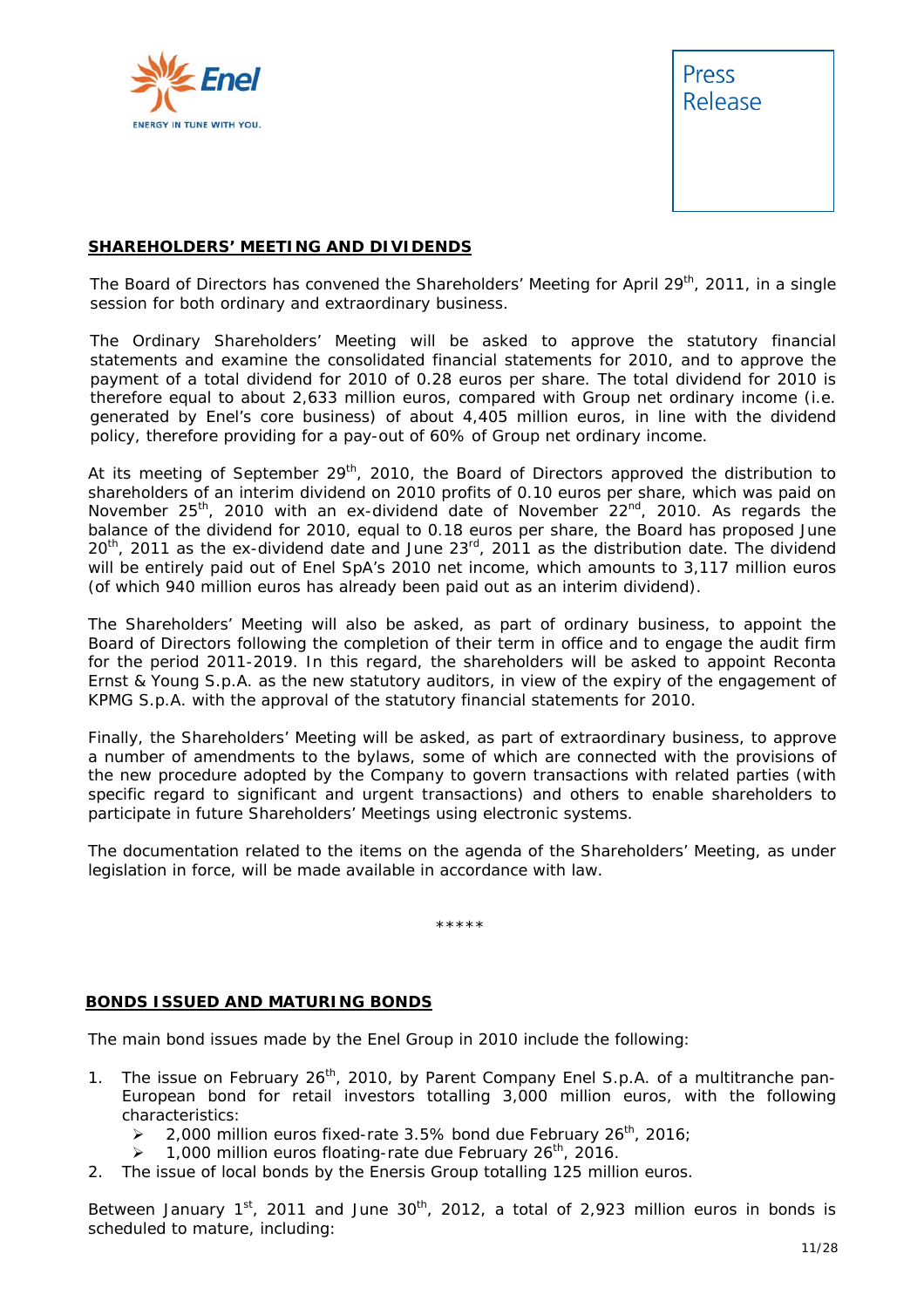

- $\geq$  105 million euros relating to a fixed-rate bond issued by International Endesa, maturing in February 2011;
- ¾ 750 million euros relating to a fixed-rate bond issued by Parent Company Enel SpA, maturing in May 2011;
- ¾ 195 million euros relating to a fixed-rate bond issued by Slovenske elektrárne a.s., maturing in June 2011;
- $\triangleright$  122 million euros relating to a fixed-rate bond issued by Enel OGK-5 O.J.S.C., maturing in September 2011;
- ¾ 300 million euros relating to a floating-rate bond issued by Endesa Capital, maturing in November 2011
- $\triangleright$  600 million euros relating to a fixed-rate bond issued by Parent Company Enel SpA, maturing in March 2012;
- ¾ 400 million euros relating to a floating-rate bond issued by Parent Company Enel S.p.A., maturing in March 2012.

\*\*\*\*\*

*At 9:00 am GMT today, March 15th, 2011, at Old Billingsgate Market in London, EC3R 6DX the results for 2010 and the business plan for 2011-2015 will be presented to financial analysts and institutional investors, followed by a press conference. The event will be transmitted live on Enel's website www.enel.com.* 

*Documentation relating to the presentation will be available in the* Investor Relations *section of the website from the beginning of the event.* 

*The consolidated income statement, statement of comprehensive income, balance sheet and cash flow statement for the Enel Group and the corresponding statements for Parent Company Enel S.p.A. are attached below. These statements and the related notes have been submitted to the Board of Auditors and the external auditors for their evaluation. A descriptive summary of the alternative performance indicators is also attached.* 

*The officer responsible for the preparation of the corporate financial reports, Luigi Ferraris, declares, pursuant to Article 154-bis, paragraph 2, of the Consolidated Law on Financial Intermediation, that the accounting information contained in this press release corresponds with that contained in the accounting documentation, books and records.* 

*The following section presents the results for Enel's Divisions (the tables do not take into account any inter-sectoral eliminations).* 

\*\*\*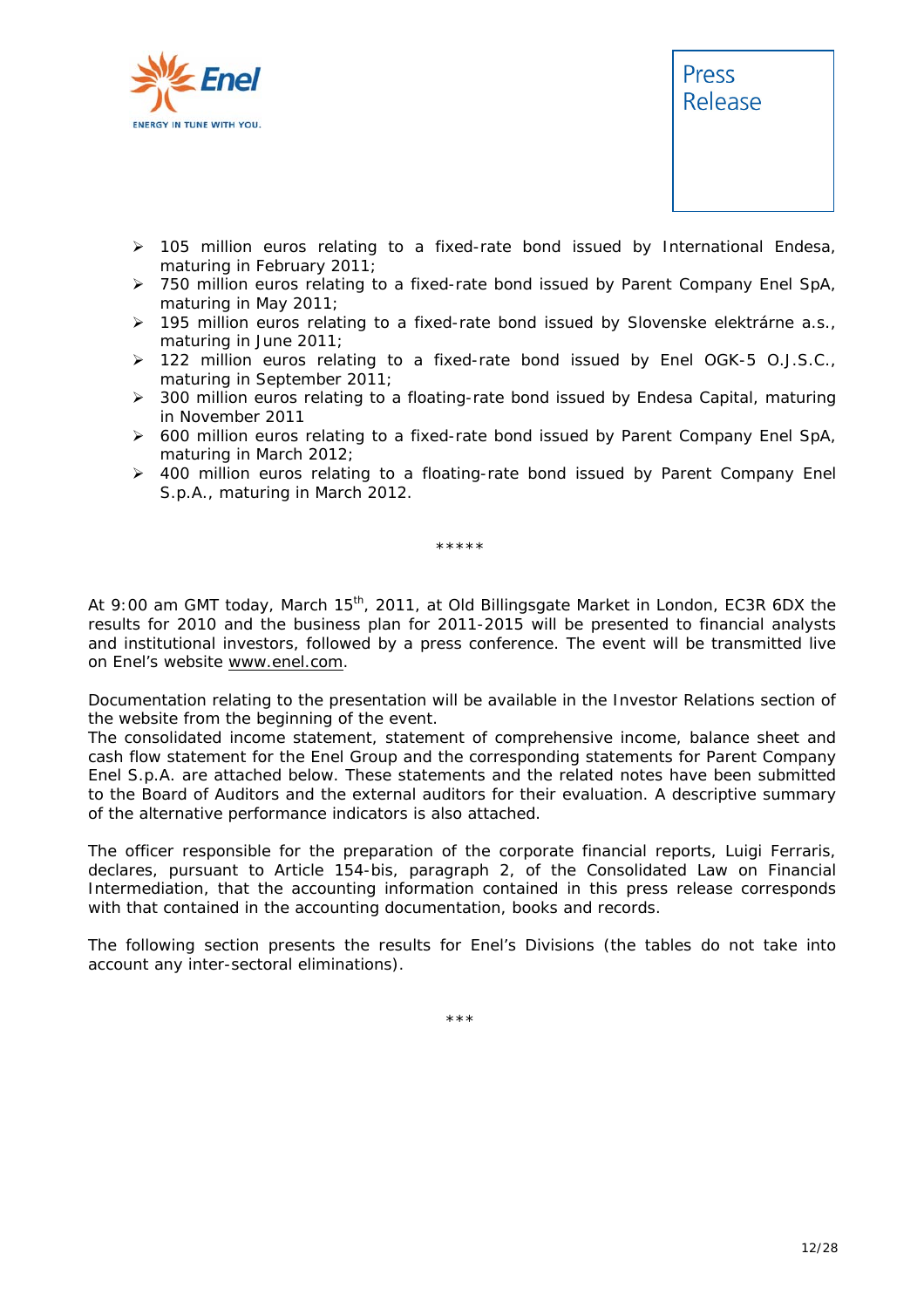



#### **Results of the Divisions**

The representation of performance and financial results by division and area presented here is based on the approach used by management in assessing Group performance for the two periods.

#### **Market Division**

**Results** (millions of euros)**:** 

|             | 2010   | 2009   | Change   |
|-------------|--------|--------|----------|
| Revenues    | 18,697 | 20,330 | $-8.0%$  |
| EBITDA      | 483    | 393    | $+22.9%$ |
| <b>EBIT</b> | 58     | 10     |          |
| Capex       | 62     | 80     | $-22.5%$ |

**Revenues** in 2010 reached 18,697 million euros, down 1,633 million euros on 2009 (-8.0%). This decrease was mainly attributable to lower revenues on the regulated and free electricity markets, partially offset by greater revenues on the natural gas market.

**EBITDA in** 2010 was 483 million euros, up 90 million euros or +22.9% on 2009. This increase was largely attributable to the improvement in the margin on electricity sales on the regulated market, the increase in the energy margin on the free market and the rise in the margin on natural gas sales to end users. These factors were partially offset by increased operating expenses associated with the rise in the number of customers on the free market.

**EBIT**, after depreciation, amortisation and impairment losses of 425 million euros (383 million euros in 2009), was 58 million euros, up 48 million euros on 2009. This increase in depreciation, amortisation and impairment losses was largely due to increased bad debt provisions.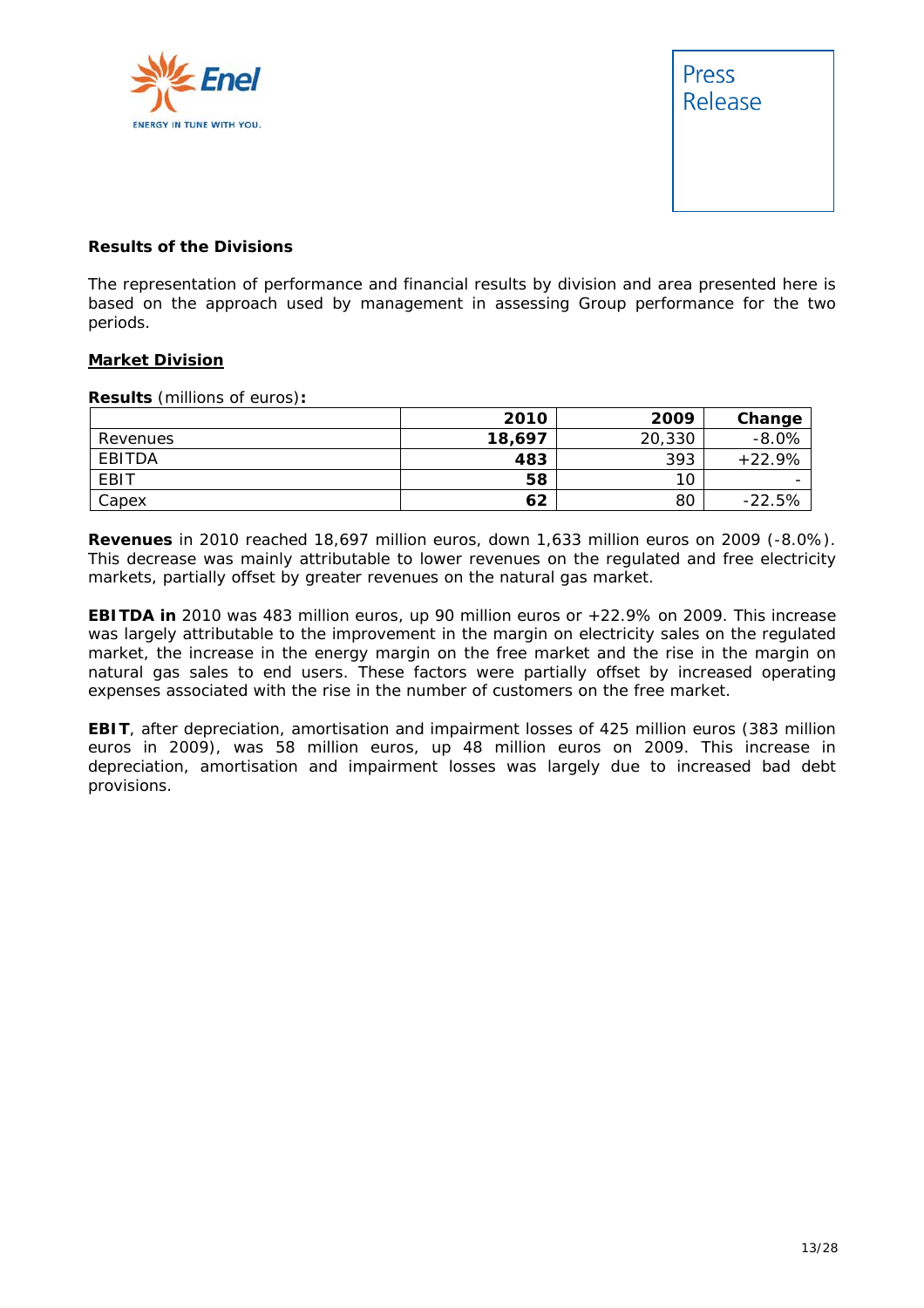

#### **Generation and Energy Management Division**

**Results** (millions of euros)**:** 

|          | 2010   | 2009   | Change   |
|----------|--------|--------|----------|
| Revenues | 17,540 | 18,377 | $-4.6%$  |
| EBITDA   | 2,392  | 3,024  | $-20.9%$ |
| EBIT     | 1,832  | 2,482  | $-26.2%$ |
| Capex    | 648    | 783    | $-17.2%$ |

**Revenues** in 2010 were 17,540 million euros, down 837 million euros (-4.6%) on 2009, largely due to lower revenues from wholesale sales, the reduction in revenues from trading on international markets, the termination of the right to reimbursement of stranded costs in respect of Nigerian gas, and lower revenues from the sale of green certificates to the Energy Services Operator. These negative effects were only partially offset by increased revenues from the sale of Certified Emission Reductions (CERs) and from the sale of fuels for trading.

**EBITDA** in 2010 was 2,392 million euros, down 632 million euros (-20.9%) on the 3,024 million euros posted in 2009. With the margin on generation virtually unchanged, the decrease was largely attributable to the decline in the margin on natural gas trading, the decline in the fair value of derivatives used in commodity risk management, the termination of the entitlement to reimbursement of stranded costs, as noted above under revenues, and the narrowing of the margin on dispatching services.

**EBIT** was 1,832 million euros, down 650 million euros (-26.2%) on 2009. This change reflects an increase of 44 million euros in depreciation and amortisation, mainly due to the entry into service of a number of plants, and was partially offset by a decrease of 26 million euros in impairment losses.

#### **Engineering and Innovation Division**

#### **Results** (millions of euros)**:**

|             | 2010 | 2009 | Change   |
|-------------|------|------|----------|
| Revenues    | 608  | 903  | $-32.7%$ |
| EBITDA      | 14   | 17   | $-17.6%$ |
| <b>EBIT</b> | 10   | 14   | $-28.6%$ |
| Capex       | э    | ხ    |          |

**Revenues** in 2010 were 608 million euros, a decrease of 295 million euros (-32.7%) compared with the previous year. This fall was primarily due to a decline in business with the Generation and Energy Management division and E.On España, which was partially offset by an increase in business with the companies of the International Division.

**EBITDA** was 14 million euros in 2010, down 3 million euros, reflecting the change in profitability on the business conducted during the two periods under review.

**EBIT** in 2010 was equal to 10 million euros, a decline of 4 million euros, in line with developments in EBITDA.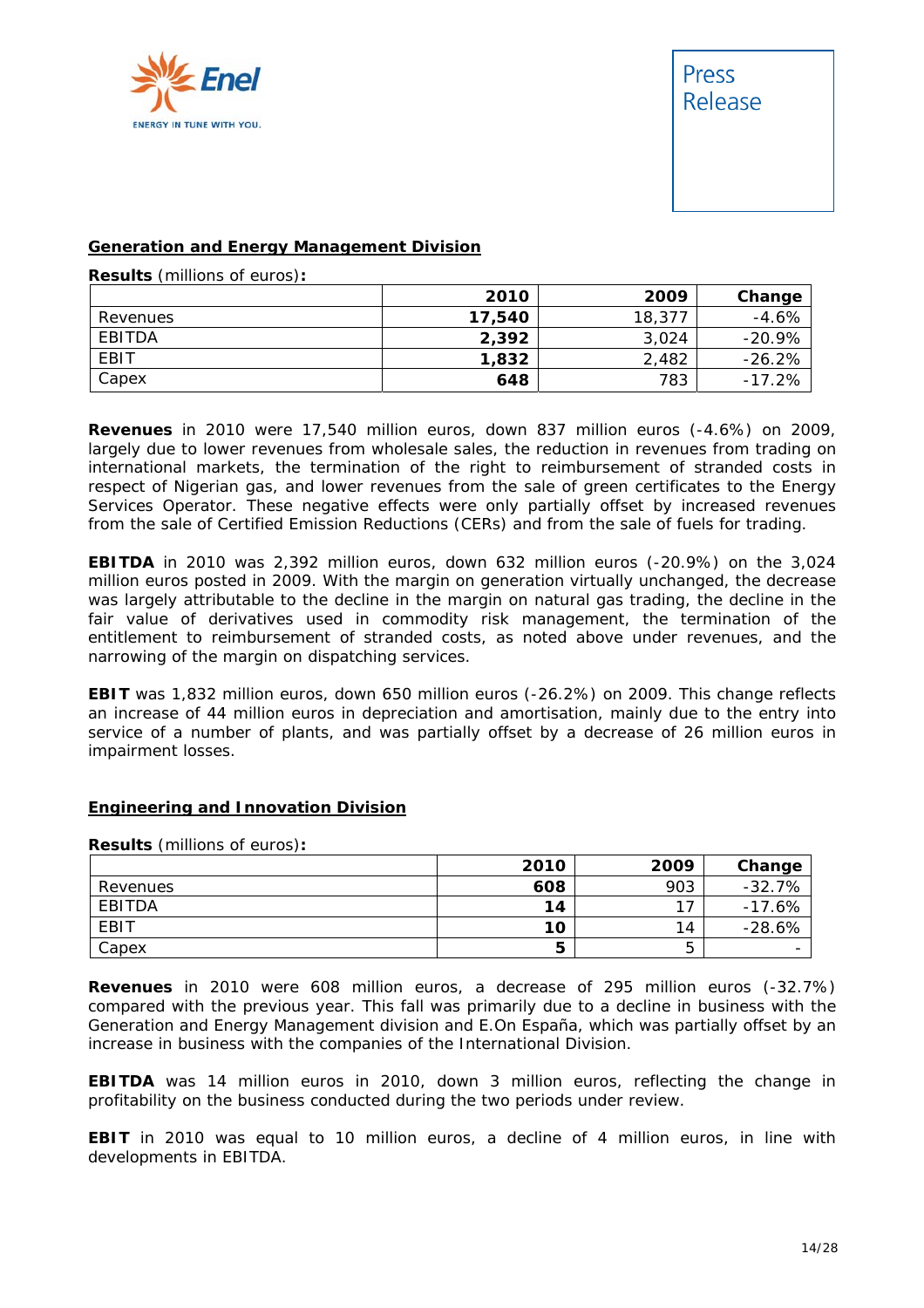



#### **Infrastructure and Networks Division**

**Results** (millions of euros)**:** 

|             | 2010  | 2009  | Change  |
|-------------|-------|-------|---------|
| Revenues    | 7,427 | 7,273 | $+2.1%$ |
| EBITDA      | 3,813 | 4,017 | $-5.1%$ |
| <b>EBIT</b> | 2,911 | 3,137 | $-7.2%$ |
| Capex       | 1,147 | 112   | $+3.1%$ |

**Revenues** in 2010 amounted to 7,427 million euros, up 154 million euros (+2.1%) on 2009. Excluding the gain on the sale of Enel Linee Alta Tensione in 2009 (295 million euros), revenues in 2010 rose by 449 million euros. The latter change was primarily as a consequence of revenues from electricity transport, which were partially offset by the adverse effect of a number of prior-year items, largely attributable to equalisation mechanisms.

**EBITDA** in 2010 was 3,813 million euros, a decrease of 204 million euros (-5.1%) on 2009 and mainly due to the effect of the recognition in 2009 of the gain on the disposal of Enel Linee Alta Tensione and an increase in provisions. These negative effects were partially offset by an increase in the margin on electricity transport.

**EBIT** in 2010 amounted to 2,911 million euros, down 226 million euros on 2009 (-7.2%).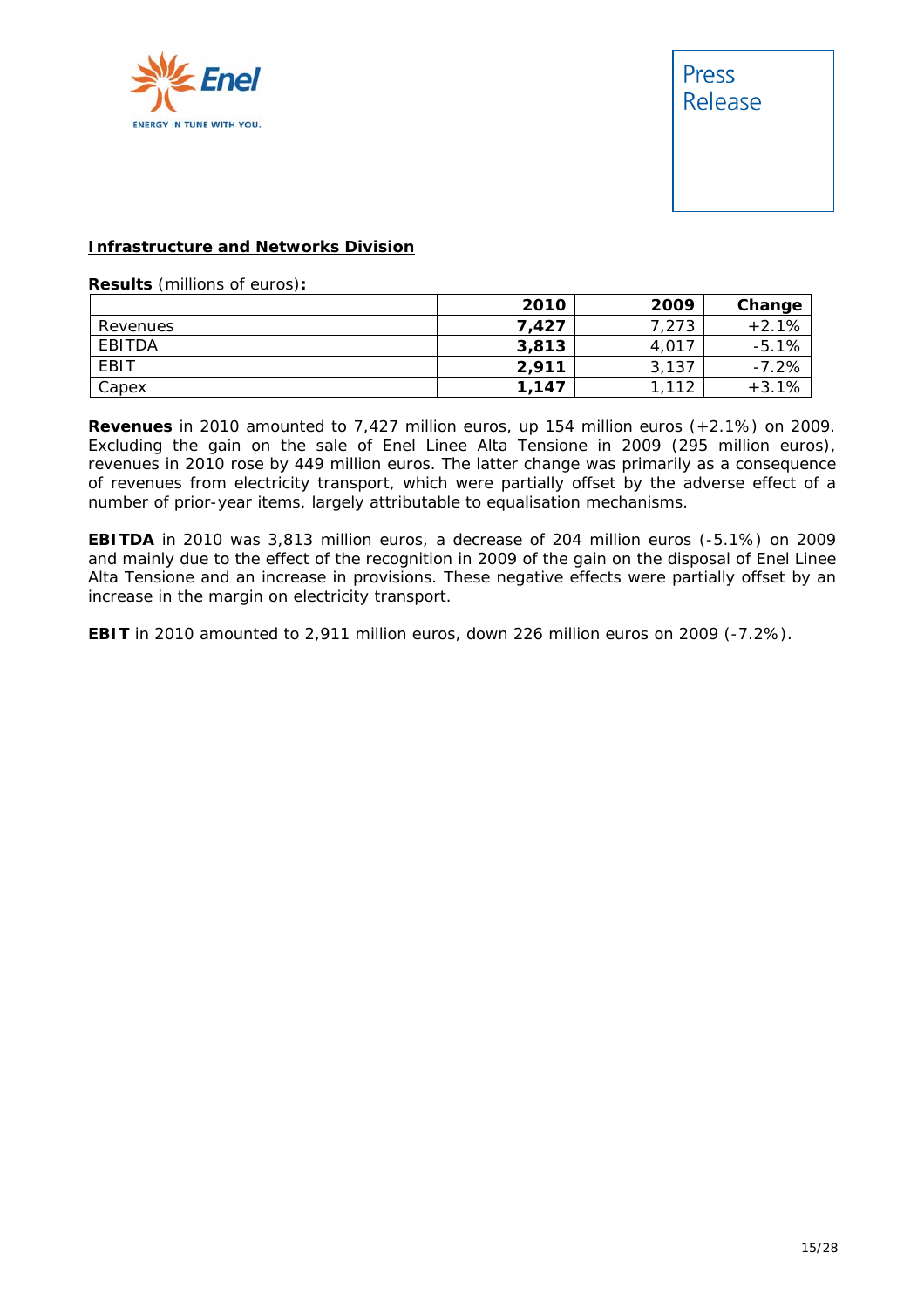

#### **Iberia and Latin America Division**

**Results** (millions of euros)**:** 

|          | 2010   | 2009   | Change   |
|----------|--------|--------|----------|
| Revenues | 31,263 | 21,800 | $+43.4%$ |
| EBITDA   | 7.896  | 6,196  | $+27.4%$ |
| EBIT     | 4,643  | 3,659  | $+26.9%$ |
| Capex    | 2,866  | 2.962  | $-3.2%$  |

**Revenues** in 2010 were 31,263 million euros, an increase of 9,463 million euros versus 2009 (+43.4%). This rise was essentially the result of the change in the method of consolidation used for Endesa, the introduction of IFRIC 18 and the application as from July  $1<sup>st</sup>$ , 2009 of the *Tarifa de Ultimo Recurso* (TUR) in Spain, which involved the separate recognition in the income statement of the sales company of revenues and costs in respect of the sale and purchase of electricity, including transport costs, which had previously been offset. In addition to these factors, 2010 also benefited from the recognition of the gain on the sale of the electricity transmission grid and the gas transport and distribution network in Spain, as well as increased revenues in Latin America due to a rise in volumes of electricity sold.

**EBITDA** in 2010 was 7,896 million euros in 2010, up 1,700 million euros (+27.4%) on 2009, as a result of the change in the method of consolidation used for Endesa, higher margins on the sale of electricity in Latin America, the application of IFRIC 18, and the gains on disposals in 2010.

**EBIT** in 2010 was 4,643 million euros, up 984 million euros on 2009, of which 718 million euros were due to the change in the method of consolidation used for Endesa.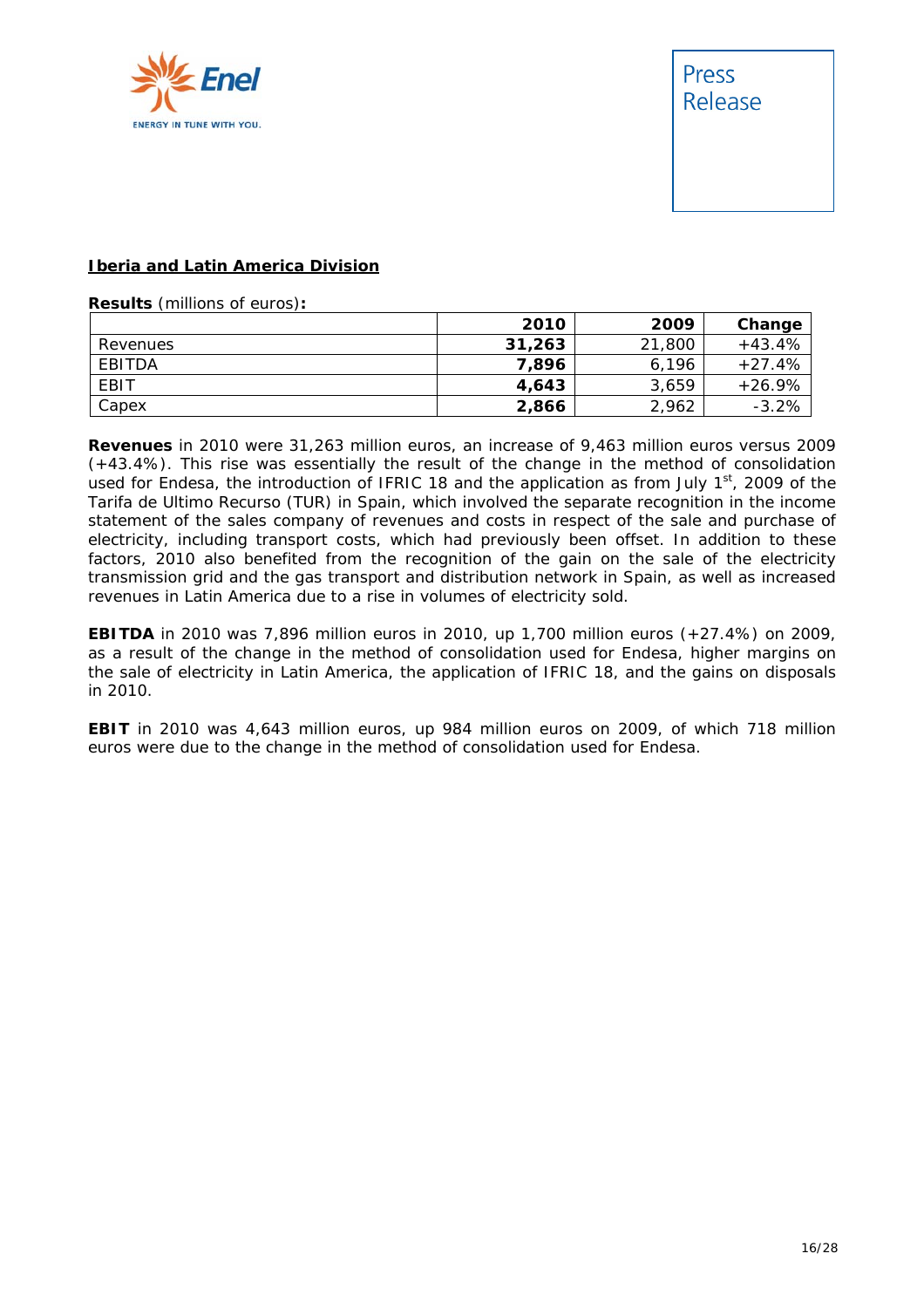

#### **International Division**

**Results** (millions of euros)**:** 

|             | 2010  | 2009  | Change   |
|-------------|-------|-------|----------|
| Revenues    | 6,360 | 5,568 | $+14.2%$ |
| EBITDA      | 1,520 | .452  | $+4.7%$  |
| <b>EBIT</b> | 903   | 808   | $+11.8%$ |
| Capex       | 1,210 | 1,014 | $+19.3%$ |

**Revenues** in 2010 rose by 792 million euros (+14.2%) versus 2009, from 5,568 million euros to 6,360 million euros. This rise was associated with an increase in revenues in Russia and Central Europe, due to greater quantities sold in both regions. This result was compounded by an increase in revenues in south-eastern Europe.

**EBITDA** was 1,520 million euros in 2010, an increase of 68 million euros on 2009 (+4.7%). This performance was attributable to the rise in the margin achieved in Russia by Enel OGK-5 and RusEnergoSbyt and an increase in the margin in south-eastern Europe, largely due to operations in Romania. These factors were partially offset by a reduction in EBITDA in Central Europe as a result of the decline in the margin posted by Slovenské elektrárne (which was principally due to the decrease in the generation margin), and by Enel France (owing to adverse price developments).

**EBIT** in 2010 was 903 million euros, an increase of 95 million euros on 2009 (+11.8%) after depreciation, amortisation and impairment losses of 617 million euros (644 million euros in 2009).

#### **Renewable Energy Division**

**Results** (millions of euros)**:** 

|          | 2010  | 2009  | Change   |
|----------|-------|-------|----------|
| Revenues | 2,179 | 1.751 | $+24.4%$ |
| EBITDA   | 1,310 | 1,178 | $+11.2%$ |
| EBIT     | 966   | 938   | $+3.0%$  |
| Capex    | 1,065 | 771   | $+38.1%$ |

**Revenues** in 2010 rose by 428 million euros (+24.4%) versus 2009 from 1,751 million euros to 2,179 million euros. In addition to the change in the scope of consolidation attributable to Enel Green Power España, this increase was attributable to the higher revenues posted in the Iberian peninsula and in Latin America due to greater wind output in Spain and a rise in hydroelectric generation in the Latin America countries. An additional contribution came from the rise in revenues in Italy, mainly as a result of with the sale of photovoltaic panels.

**EBITDA** was 1,310 million euros in 2010, up 132 million euros (+11.2%) on 2009. The rise was attributable to higher generation margins in Spain (due in part to the change in the scope of consolidation attributable to Enel Green Power España) and the Latin American countries as a result of increased volumes, only partially offset by a decrease in the margin posted in Italy.

**EBIT** in 2010 was 966 million euros, an increase of 28 million euros versus 2009 (+3%), despite a rise of 104 million euros in depreciation, amortisation and impairment losses, mainly due to the change in the scope of consolidation.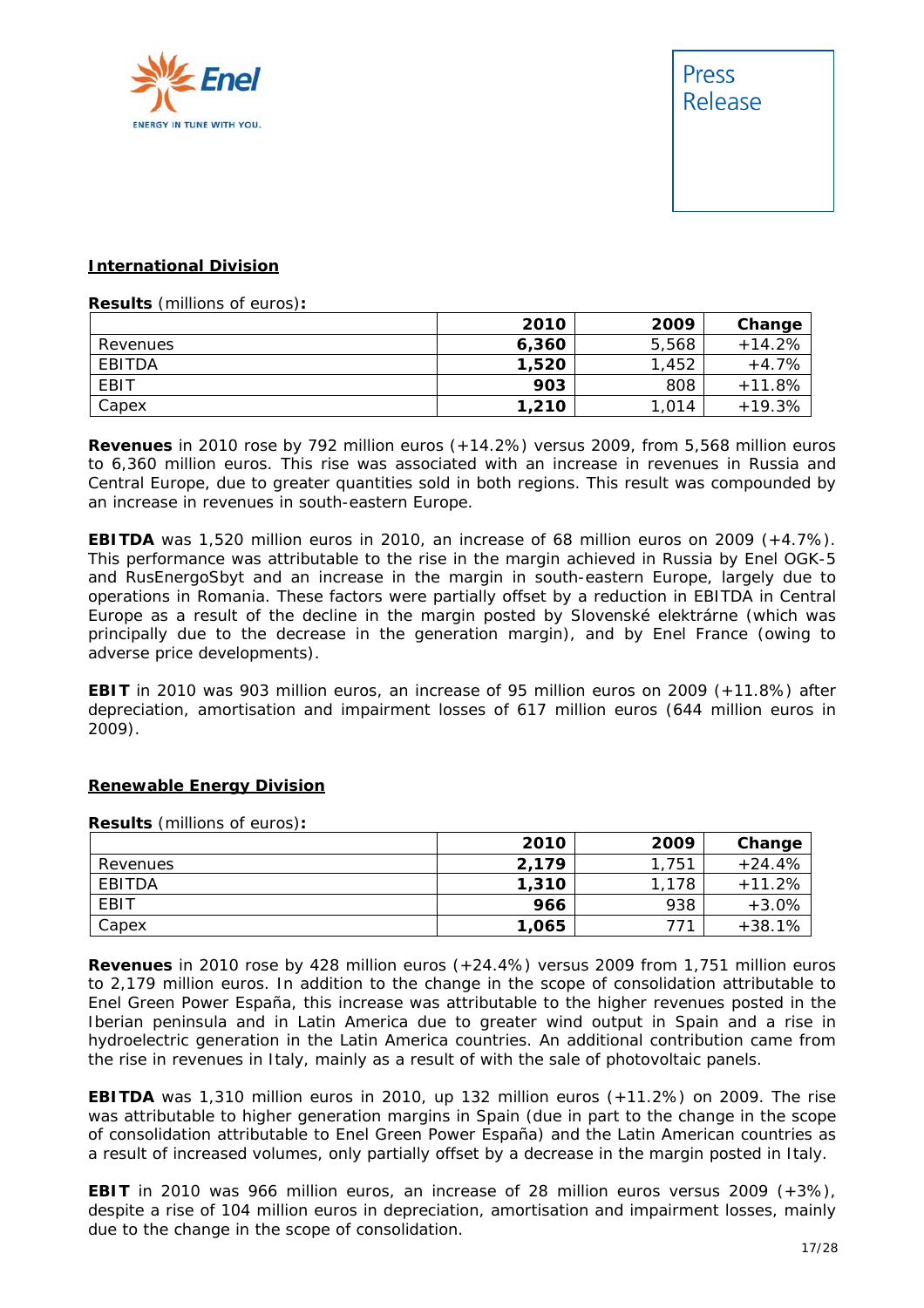

#### **Service and Other Activities Area**

**Results** (millions of euros)**:** 

|          | 2010  | 2009 | Change   |
|----------|-------|------|----------|
| Revenues | 1,133 | ,092 | $+3.8%$  |
| EBITDA   | 136   | 124  | $+9.7%$  |
| EBIT     | 26    | 23   | $+13.0%$ |
| Capex    | 80    | 92   | $-13.0%$ |

**Revenues** in 2010 were 1,133 million euros, an increase of 41 million euros on 2009 (+3.8%). This rise largely reflects increased revenues from sales of hardware and software to Group companies as well as a rise in revenues from construction contracts related to IT projects and building renovations. These increases were partially offset by a decrease in gains on the sale of land and buildings and the reduction in revenues from facility management services.

**EBITDA** was 136 million euros in 2010, an increase of 12 million euros (+9.7%) on the previous year. The increase was primarily attributable to a decline in provisions, which was partially offset by the decline in gains on the sale of land and buildings.

**EBIT** in 2010 was 26 million euros, up 3 million euros on 2009 (+13%) despite an increase of 9 million euros in depreciation, amortisation and impairment losses, which was primarily due to the entry into service of intangible assets and new investment in software.

\*\*\*\*\*

#### **ALTERNATIVE PERFORMANCE INDICATORS**

The following section describes a number of alternative performance indicators, not envisaged under the IFRS-EU accounting standards, which are used in this press release in order to facilitate the assessment of the Group's performance and financial position.

- **EBITDA:** an indicator of Enel's operating performance, calculated as "Operating income" plus "Depreciation, amortisation and impairment";
- **Net financial debt**: an indicator of Enel's financial structure, determined by "Long-term loans" and "Short-term loans and the current portion of long-term loans" less "Cash and cash equivalents", current and non-current financial assets (financial receivables and securities other than equity investments) included in "Other current assets" and "Other non-current assets";
- **Net capital employed:** calculated as the sum of "Current assets", "Non-current assets" and "Net assets held for sale" net of "Current liabilities", "Non-current liabilities", with the exception of the items considered in the above definition of net financial debt;
- **Net assets held for sale:** calculated as the algebraic sum of "Assets held for sale" and "Liabilities held for sale";
- **Group net ordinary income**: this is defined as net income from ordinary operations pertaining to shareholders of the Parent Company.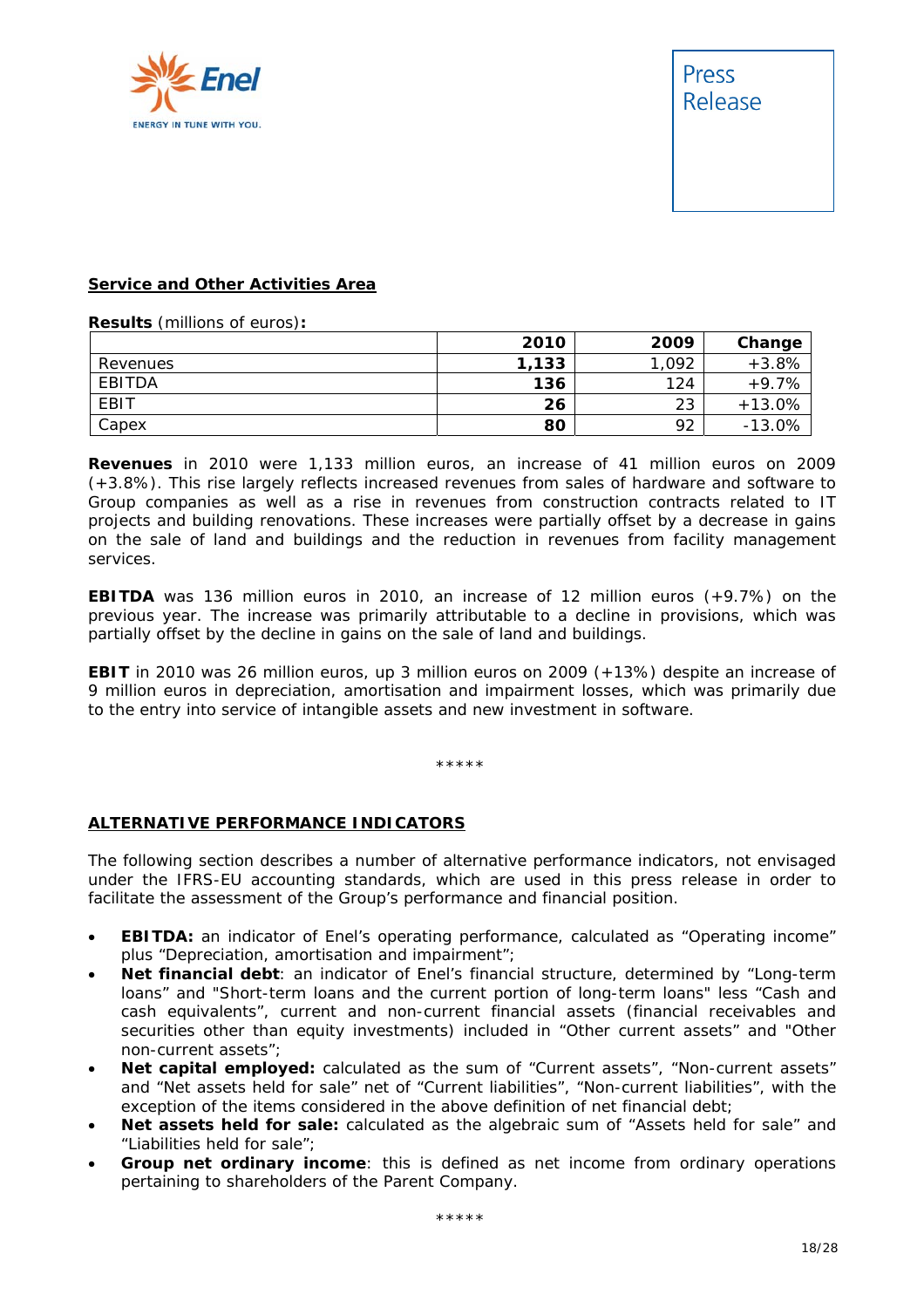

### **Consolidated Income Statement**

Millions of euro

|                                                                                            |            | 2010     |                                        | 2009 restated |                                     |
|--------------------------------------------------------------------------------------------|------------|----------|----------------------------------------|---------------|-------------------------------------|
|                                                                                            |            |          | of which<br>with<br>related<br>parties |               | of which<br>with related<br>parties |
| <b>Revenues</b>                                                                            |            |          |                                        |               |                                     |
| Revenues from sales and services                                                           |            | 71,943   | 7,740                                  | 62,498        | 8,481                               |
| Other revenues                                                                             |            | 1,434    | 5                                      | 1,864         | 374                                 |
|                                                                                            | [Subtotal] | 73,377   | 7,745                                  | 64,362        | 8,855                               |
| Costs                                                                                      |            |          |                                        |               |                                     |
| Raw materials and consumables                                                              |            | 36,457   | 10,985                                 | 32,638        | 13.757                              |
| Services                                                                                   |            | 13,628   | 1,928                                  | 10,004        | 625                                 |
| Personnel                                                                                  |            | 4,907    |                                        | 4,908         |                                     |
| Depreciation, amortization and impairment losses                                           |            | 6,222    | 8                                      | 5,339         |                                     |
| Other operating expenses                                                                   |            | 2,950    | 3                                      | 2,298         | 263                                 |
| Capitalized costs                                                                          |            | (1, 765) |                                        | (1, 593)      |                                     |
|                                                                                            | [Subtotal] | 62,399   | 12,924                                 | 53,594        | 14,645                              |
| Net income/(charges) from commodity risk management                                        |            | 280      | 8                                      | 264           | (25)                                |
| <b>Operating income</b>                                                                    |            | 11,258   |                                        | 11,032        |                                     |
| Financial income                                                                           |            | 2,576    | 21                                     | 3.593         | 17                                  |
| Financial expense                                                                          |            | 5,774    |                                        | 5,334         |                                     |
| Share of income/(expense) from equity investments accounted<br>for using the equity method |            | 14       |                                        | 54            |                                     |
| Income before taxes                                                                        |            | 8,074    |                                        | 9,345         |                                     |
| Income taxes                                                                               |            | 2,401    |                                        | 2,597         |                                     |
| Net income from continuing operations                                                      |            | 5,673    |                                        | 6,748         |                                     |
| Net income from discontinued operations <sup>(1)</sup>                                     |            |          |                                        | (158)         |                                     |
| Net income for the year (shareholders of the Parent<br>Company and minority interests)     |            | 5,673    |                                        | 6,590         |                                     |
| Attributable to minority interests                                                         |            | 1,283    |                                        | 1,004         |                                     |
| Attributable to shareholders of the Parent Company                                         |            | 4,390    |                                        | 5,586         |                                     |
| Earnings per share (euro)                                                                  |            | 0.47     |                                        | 0.59          |                                     |
| Diluted earnings per share (euro) <sup>(2)</sup>                                           |            | 0.47     |                                        | 0.59          |                                     |
| Earnings from continuing operations per share                                              |            | 0.47     |                                        | 0.61          |                                     |
| Diluted earnings from continuing operations per share <sup>(2)</sup>                       |            | 0.47     |                                        | 0.61          |                                     |
| Earnings from discontinued operations per share                                            |            | L,       |                                        | (0.02)        |                                     |
| Diluted earnings from discontinued operations per share <sup>(2)</sup>                     |            | ÷        |                                        | (0.02)        |                                     |

(1) Net income from discontinued operations in 2009 is pertaining to the Group.

(2) Calculated on the basis of the average number (9,403,357,795 shares) of ordinary shares in the year (taking account, regarding 2009, of the share issued on July 9, 2009 following the Enel S.p.A.capital increase), adjusted for the diluting effect of outstanding stock options (zero in both years).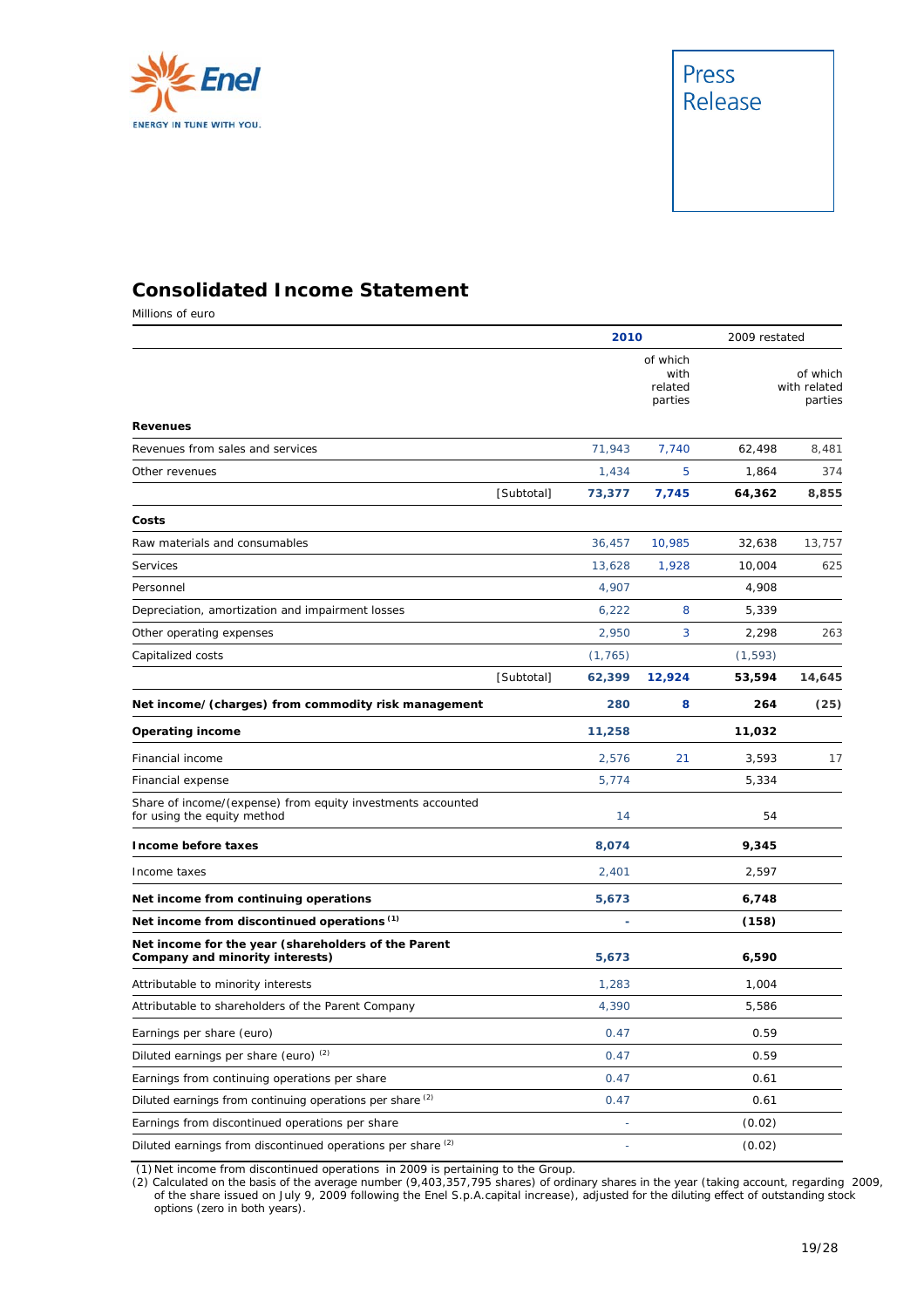



### **Statement of comprehensive income**

Millions of euro

|                                                                                     | 2010  | 2009 restated |
|-------------------------------------------------------------------------------------|-------|---------------|
|                                                                                     |       |               |
| Net income for the year                                                             | 5,673 | 6,590         |
| Other comprehensive income:                                                         |       |               |
| - Effective portion of change in the fair value of cash flow hedges (1)             | 307   | (882)         |
| - Income recognized in equity by companies accounted for using the equity<br>method | 16    | 8             |
| - Change in the fair value of financial investments available for sale              | 384   | 198           |
| - Exchange rate differences <sup>(2)</sup>                                          | 2,323 | 1,288         |
| - Net income from disposal of non controlling interests                             | 796   |               |
| Net Income (loss) recognized in equity                                              | 3,826 | 612           |
| Comprehensive income for the year                                                   | 9,499 | 7,202         |
| Attributable to:                                                                    |       |               |
| - shareholders of the Parent Company                                                | 6,941 | 5,376         |
| - minority interests                                                                | 2,558 | 1,826         |

(1) Of which expense pertaining to assets held for sale in the amount of €6 million in 2010 (zero in 2009).

(2) Of which income exchange rate differences pertaining to assets held for sale in the amount of €2 million in 2010 (zero in 2009).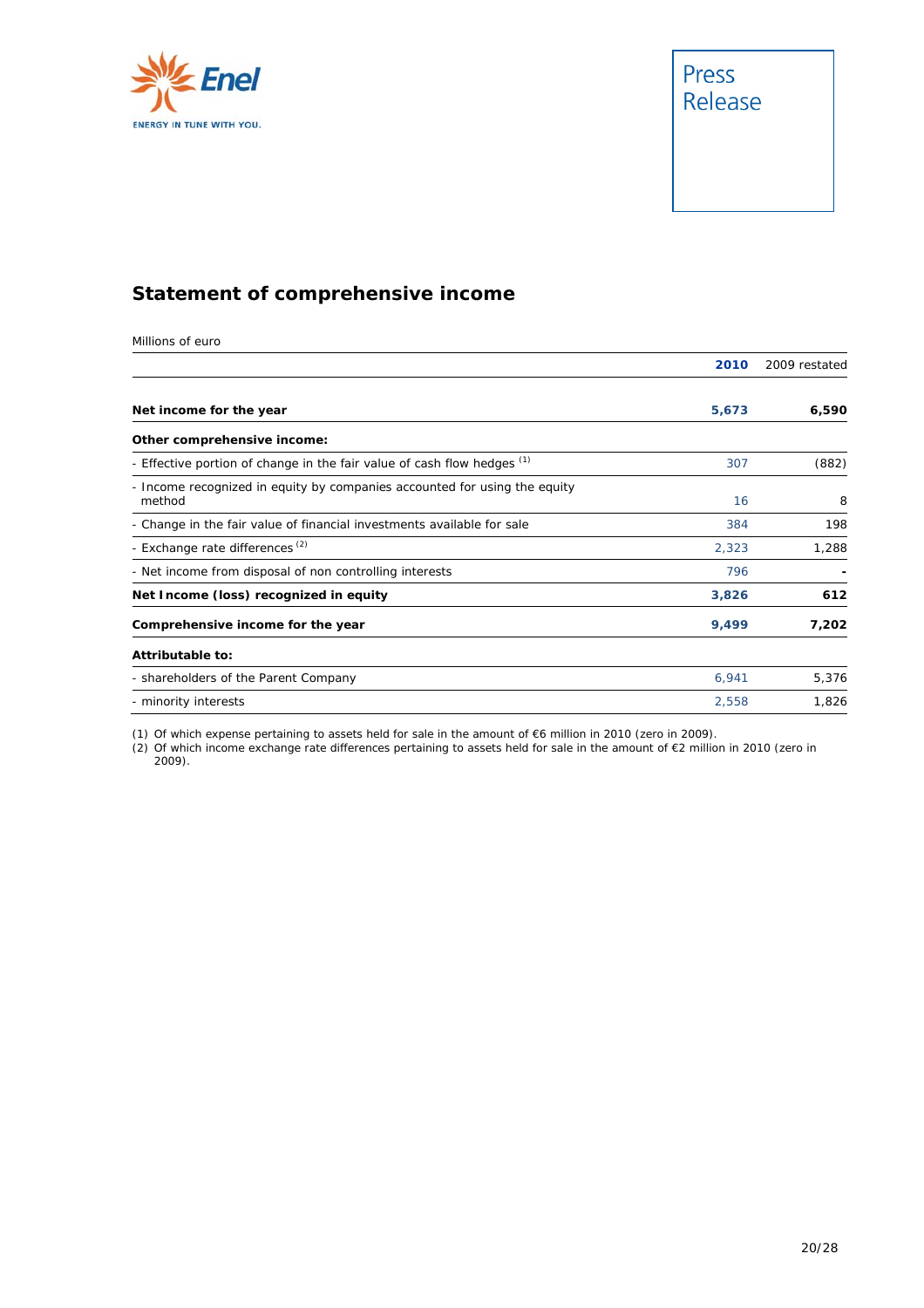

### **Consolidated balance sheet**

Millions of euro

| <b>ASSETS</b>                                               |         |         | at December 31,<br>2010          |         | at December 31, 2009<br>restated |         | at January 1st, 2009<br>restated |  |
|-------------------------------------------------------------|---------|---------|----------------------------------|---------|----------------------------------|---------|----------------------------------|--|
|                                                             |         |         | of which with<br>related parties |         | of which with<br>related parties |         | of which with<br>related parties |  |
| <b>Non-current assets</b>                                   |         |         |                                  |         |                                  |         |                                  |  |
| Property, plant and equipment                               |         | 78,094  |                                  | 76,587  |                                  | 60,005  |                                  |  |
| Investment property                                         |         | 299     |                                  | 295     |                                  | 462     |                                  |  |
| Intangible assets                                           |         | 39,071  |                                  | 38,720  |                                  | 27,151  |                                  |  |
| Deferred tax assets                                         |         | 6,017   |                                  | 6,238   |                                  | 5,881   |                                  |  |
| Equity investments accounted for using<br>the equity method |         | 1,033   |                                  | 1,029   |                                  | 397     |                                  |  |
| Non-current financial assets <sup>(1)</sup>                 |         | 4,701   |                                  | 9,024   |                                  | 4,355   |                                  |  |
| Other non-current assets                                    |         | 1,062   |                                  | 976     |                                  | 1,937   |                                  |  |
|                                                             | [Total] | 130,277 |                                  | 132,869 |                                  | 100,188 |                                  |  |
| <b>Current assets</b>                                       |         |         |                                  |         |                                  |         |                                  |  |
| Inventories                                                 |         | 2,803   |                                  | 2,500   |                                  | 2,182   |                                  |  |
| Trade receivables                                           |         | 12,505  | 1,065                            | 13,010  | 1,491                            | 12,378  | 2,045                            |  |
| Tax receivables                                             |         | 1,587   |                                  | 1,534   |                                  | 1,239   |                                  |  |
| Current financial assets <sup>(2)</sup>                     |         | 11,922  | 69                               | 4,186   |                                  | 3,255   |                                  |  |
| Cash and cash equivalents                                   |         | 5,164   |                                  | 4,170   |                                  | 5,106   |                                  |  |
| Other current assets                                        |         | 2,176   | 79                               | 3,490   | 19                               | 3,478   |                                  |  |
|                                                             | [Total] | 36,157  |                                  | 28,890  |                                  | 27,638  |                                  |  |
| <b>Assets held for sale</b>                                 |         | 1,618   |                                  | 572     |                                  | 5,251   |                                  |  |
| <b>TOTAL ASSETS</b>                                         |         | 168,052 |                                  | 162,331 |                                  | 133,077 |                                  |  |

1) Of which long-term financial receivables for 2,463 millions of euro at December 31, 2010 (7,936 millions of euro at December 31, 2009) and other securities for 104 millions of euro at December 31, 2010 (108 millions of euro at December 31, 2009).

(2) Of which current portion of long-term financial receivables, short-term financial receivables and other securities at December 31, 2010 for 9,290 millions of euro (767 millions of euro at December 31, 2009), 1,608 millions of euro (2,353 millions of euro at December 31, 2009) and 95 millions of euro (97 millions of euro at December 31, 2009).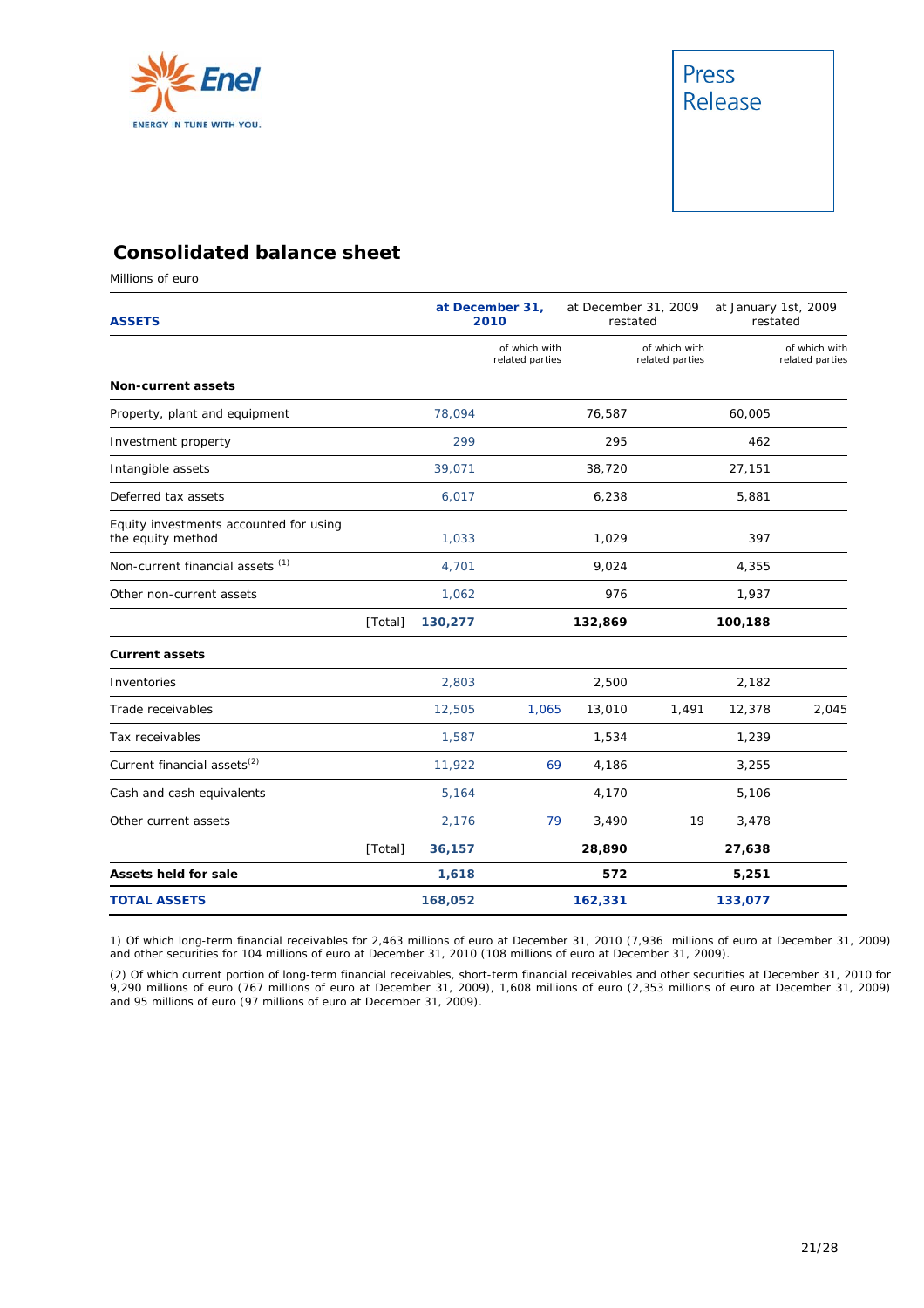

# Press<br>Release

Millions of euro

| LIABILITIES AND SHAREHOLDERS' EQUITY                             |         |         | at December 31,<br>2010             |         | at December 31, 2009<br>restated    |         | at January 1st, 2009<br>restated    |  |
|------------------------------------------------------------------|---------|---------|-------------------------------------|---------|-------------------------------------|---------|-------------------------------------|--|
|                                                                  |         |         | of which<br>with related<br>parties |         | of which<br>with related<br>parties |         | of which<br>with related<br>parties |  |
| Equity attributable to the shareholders<br>of the Parent Company |         |         |                                     |         |                                     |         |                                     |  |
| Share capital                                                    |         | 9,403   |                                     | 9,403   |                                     | 6,186   |                                     |  |
| Other reserves                                                   |         | 10,791  |                                     | 7,810   |                                     | 3,329   |                                     |  |
| Retained earnings (losses carried forward)                       |         | 14,217  |                                     | 11,409  |                                     | 6,821   |                                     |  |
| Net income for the year (1)                                      |         | 3,450   |                                     | 4,646   |                                     | 4,056   |                                     |  |
|                                                                  | [Total] | 37,861  |                                     | 33,268  |                                     | 20,392  |                                     |  |
| Equity attributable to minority interests                        |         | 15,684  |                                     | 12,665  |                                     | 5,897   |                                     |  |
| <b>TOTAL SHAREHOLDERS' EQUITY</b>                                |         | 53,545  |                                     | 45,933  |                                     | 26,289  |                                     |  |
| <b>Non-current liabilities</b>                                   |         |         |                                     |         |                                     |         |                                     |  |
| Long-term loans                                                  |         | 52,440  |                                     | 55,850  |                                     | 51,045  |                                     |  |
| Post-employment and other employee benefits                      |         | 3,069   |                                     | 3,110   |                                     | 2,910   |                                     |  |
| Provisions for risks and charges                                 |         | 9,026   |                                     | 8,846   |                                     | 6,922   |                                     |  |
| Deferred tax liabilities                                         |         | 11,147  |                                     | 11,107  |                                     | 6,880   |                                     |  |
| Non-current financial liabilities                                |         | 2,591   |                                     | 2,964   |                                     | 3,113   |                                     |  |
| Other non-current liabilities                                    |         | 1,244   |                                     | 1,259   |                                     | 3,307   |                                     |  |
|                                                                  | [Total] | 79,517  |                                     | 83,136  |                                     | 74,177  |                                     |  |
| <b>Current liabilities</b>                                       |         |         |                                     |         |                                     |         |                                     |  |
| Short-term loans                                                 |         | 8,209   |                                     | 7,542   |                                     | 5,467   |                                     |  |
| Current portion of long-term loans                               |         | 2,999   |                                     | 2,909   |                                     | 3,110   |                                     |  |
| Trade payables                                                   |         | 12,373  | 2,777                               | 11,174  | 2,841                               | 10,600  | 3,765                               |  |
| Income tax payable                                               |         | 687     |                                     | 1,482   |                                     | 1,991   |                                     |  |
| Current financial liabilities                                    |         | 1,672   |                                     | 1,784   |                                     | 2,454   |                                     |  |
| Other current liabilities                                        |         | 8,052   | 13                                  | 8,147   | 15                                  | 7,198   | 8                                   |  |
|                                                                  | [Total] | 33,992  |                                     | 33,038  |                                     | 30,820  |                                     |  |
| Liabilities held for sale                                        |         | 998     |                                     | 224     |                                     | 1,791   |                                     |  |
| <b>TOTAL LIABILITIES</b>                                         |         | 114,507 |                                     | 116,398 |                                     | 106,788 |                                     |  |
| TOTAL LIABILITIES AND SHAREHOLDERS'<br><b>EQUITY</b>             |         | 168,052 |                                     | 162,331 |                                     | 133,077 |                                     |  |

(1) Net income is reported net of the interim dividend (€940 million in both years).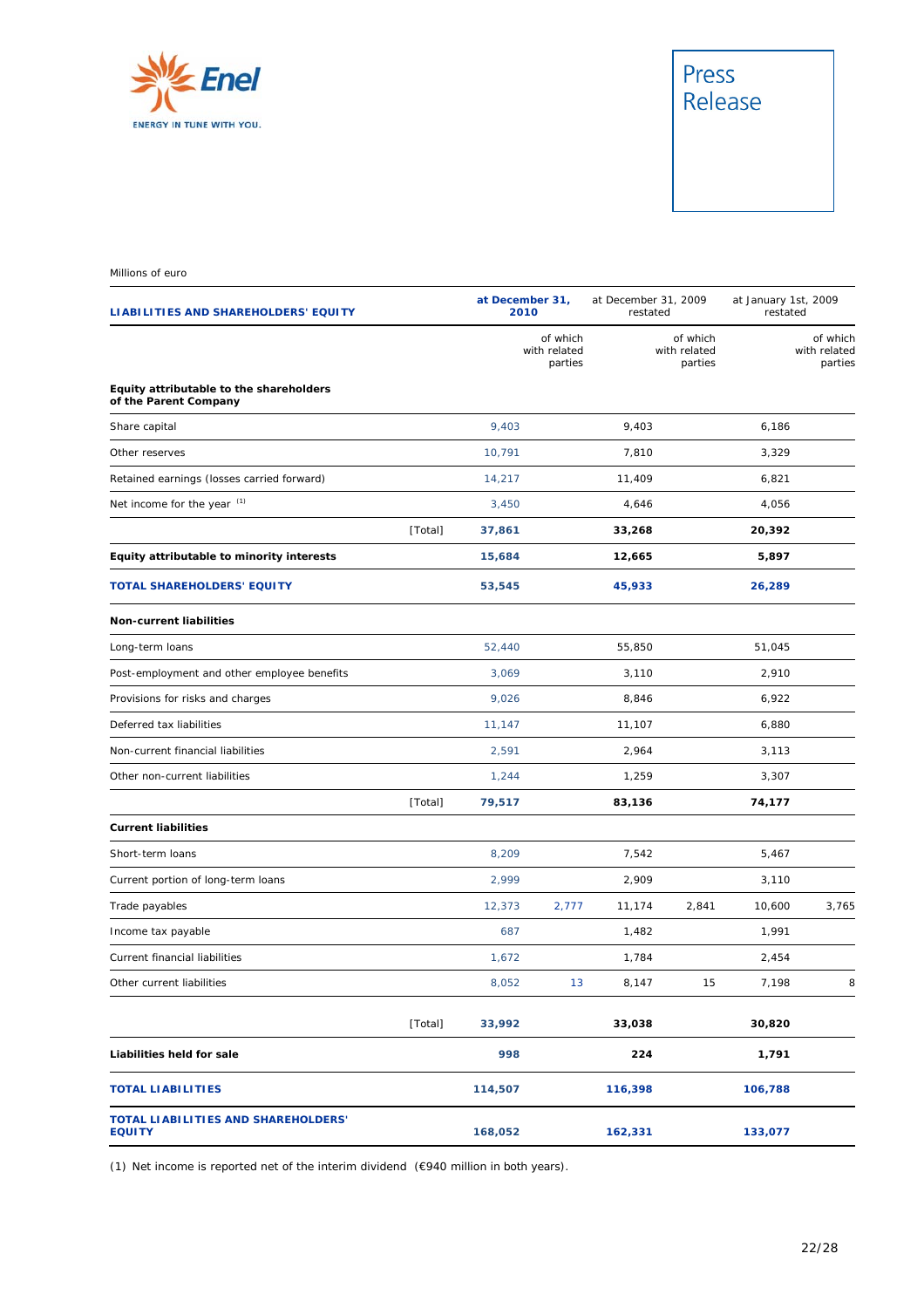



### **Consolidated Statement of Cash Flows**

Millions of euro

|                                                                                     | 2010      |                                        |           | 2009 restated                          |  |
|-------------------------------------------------------------------------------------|-----------|----------------------------------------|-----------|----------------------------------------|--|
|                                                                                     |           | of which<br>with<br>related<br>parties |           | of which<br>with<br>related<br>parties |  |
| Income for the year (shareholders of the Parent Company and minority interests)     | 5,673     |                                        | 6,590     |                                        |  |
| <b>Adjustments for:</b>                                                             |           |                                        |           |                                        |  |
| Amortization and impairment losses of intangible assets                             | 999       |                                        | 556       |                                        |  |
| Depreciation and impairment losses of property, plant and equipment                 | 4,511     |                                        | 4,295     |                                        |  |
| Exchange rate gains and losses (including cash and cash equivalents)                | 509       |                                        | (18)      |                                        |  |
| Provisions                                                                          | 1,812     |                                        | 1,916     |                                        |  |
| Financial (income)/expense                                                          | 2.319     |                                        | 2,067     |                                        |  |
| Income taxes                                                                        | 2,401     |                                        | 2,571     |                                        |  |
| (Gains)/Losses and other non-monetary items                                         | 476       |                                        | (529)     |                                        |  |
| Cash flow from operating activities before changes in net current assets            | 18,700    |                                        | 17,448    |                                        |  |
| Increase/(Decrease) in provisions                                                   | (1,705)   |                                        | (1, 382)  |                                        |  |
| (Increase)/Decrease in inventories                                                  | (331)     |                                        | 66        |                                        |  |
| (Increase)/Decrease in trade receivables                                            | (286)     | 426                                    | 80        | 518                                    |  |
| (Increase)/Decrease in financial and non-financial assets/liabilities               | 190       | (131)                                  | 441       | (75)                                   |  |
| Increase/(Decrease) in trade payables                                               | 1,256     | (64)                                   | (1,099)   | (225)                                  |  |
| Interest income and other financial income collected                                | 1,282     | 21                                     | 1,050     | 16                                     |  |
| Interest expense and other financial expense paid                                   | (4, 106)  |                                        | (3,926)   |                                        |  |
| Taxes paid                                                                          | (3, 275)  |                                        | (3, 752)  |                                        |  |
| Cash flows from operating activities (a)                                            | 11,725    |                                        | 8,926     |                                        |  |
| - of which discontinued operations                                                  |           |                                        | (210)     |                                        |  |
| Investments in property, plant and equipment                                        | (6, 468)  |                                        | (6, 591)  |                                        |  |
| Investments in intangible assets                                                    | (719)     |                                        | (409)     |                                        |  |
| Investments in entities (or business units) less cash and cash equivalents acquired | (282)     |                                        | (9, 548)  |                                        |  |
| Disposals of entities (or business units) less cash and cash equivalents sold       | 2,610     |                                        | 3,712     |                                        |  |
| (Increase)/Decrease in other investing activities                                   | (51)      |                                        | 160       |                                        |  |
| Cash flows from investing/disinvesting activities (b)                               | (4,910)   |                                        | (12,676)  |                                        |  |
| - of which discontinued operations                                                  |           |                                        | (60)      |                                        |  |
| Financial debt (new long-term borrowing)                                            | 5,497     |                                        | 21,990    |                                        |  |
| Financial debt (repayments and other changes)                                       | (10, 748) |                                        | (24, 180) |                                        |  |
| Disposal of non controlling interests                                               | 2,422     |                                        |           |                                        |  |
| Dividends paid                                                                      | (3, 147)  |                                        | (3, 135)  |                                        |  |
| Increase in share capital and reserves                                              |           |                                        | 7,991     |                                        |  |
| Capital increases paid by minority interests                                        |           |                                        | 3         |                                        |  |
| Cash flows from financing activities (c)                                            | (5,976)   |                                        | 2,669     |                                        |  |
| - of which discontinued operations                                                  |           |                                        | 273       |                                        |  |
| Impact of exchange rate fluctuations on cash and cash equivalents (d)               | 214       |                                        | 159       |                                        |  |
| Increase/(Decrease) in cash and cash equivalents $(a+b+c+d)$                        | 1,053     |                                        | (922)     |                                        |  |
| - of which discontinued operations                                                  |           |                                        | з         |                                        |  |
| Cash and cash equivalents at beginning of the period                                | 4,289     |                                        | 5,211     |                                        |  |
| - of which discontinued operations                                                  |           |                                        |           |                                        |  |
| Cash and cash equivalents at the end of the period (1) (2)                          | 5,342     |                                        | 4,289     |                                        |  |
| - of which discontinued operations                                                  |           |                                        |           |                                        |  |

(1) Of which short-term securities equal to €95 million at December 31, 2010 (€97 million at December 31, 2009).

(2) Of which cash and cash equivalents pertaining to assets held for sale in the amount of €83 million at December 31, 2010 (€22 million at December 31, 2009).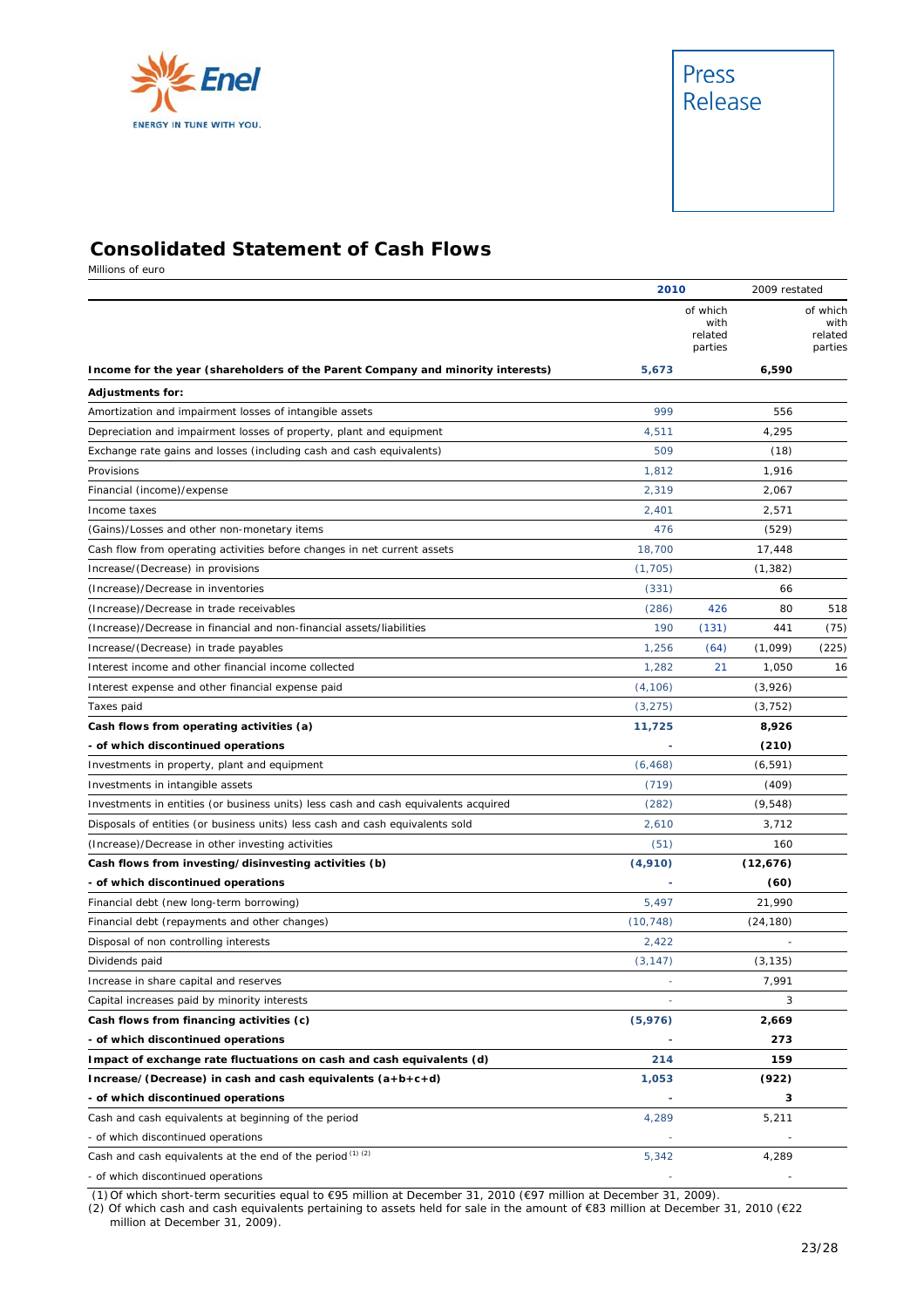



# **Enel S.p.A.- Income Statement**

Millions of euros

|                                                     |             | 2010  |                                     | 2009  |                                     |
|-----------------------------------------------------|-------------|-------|-------------------------------------|-------|-------------------------------------|
|                                                     |             |       | of which<br>with related<br>parties |       | of which with<br>related<br>parties |
| <b>Revenues</b>                                     |             |       |                                     |       |                                     |
| Revenues from sales and services                    |             | 670   | 668                                 | 693   | 692                                 |
| Other revenues                                      |             | 7     | 5                                   | 13    | 11                                  |
|                                                     | (Sub Total) | 677   |                                     | 706   |                                     |
| Net income from disposal of equity<br>investment    |             | 731   | (2)                                 |       |                                     |
| Costs                                               |             |       |                                     |       |                                     |
| Elettricity purchases and consumables               |             | 342   | 25                                  | 317   | 21                                  |
| Services, leases and rentals                        |             | 267   | 100                                 | 308   | 76                                  |
| Personnel                                           |             | 99    |                                     | 97    |                                     |
| Depreciation, amortization and impairment<br>losses |             | 22    |                                     | 9     |                                     |
| Other operating expenses                            |             | 41    | (16)                                | 11    | $\overline{2}$                      |
|                                                     | (Sub Total) | 771   |                                     | 742   |                                     |
| <b>Operating income</b>                             |             | 637   |                                     | (36)  |                                     |
| Income from equity investments                      |             | 3,369 | 3,369                               | 4,482 | 4,482                               |
| Financial income                                    |             | 2,087 | 674                                 | 2,511 | 2,008                               |
| Financial expense                                   |             | 3,219 | 1,260                               | 3,793 | 824                                 |
|                                                     | (Sub Total) | 2,237 |                                     | 3,200 |                                     |
| Income before taxes                                 |             | 2,874 |                                     | 3,164 |                                     |
| Income taxes                                        |             | (243) |                                     | (296) |                                     |
| <b>NET INCOME FOR THE YEAR</b>                      |             | 3,117 |                                     | 3,460 |                                     |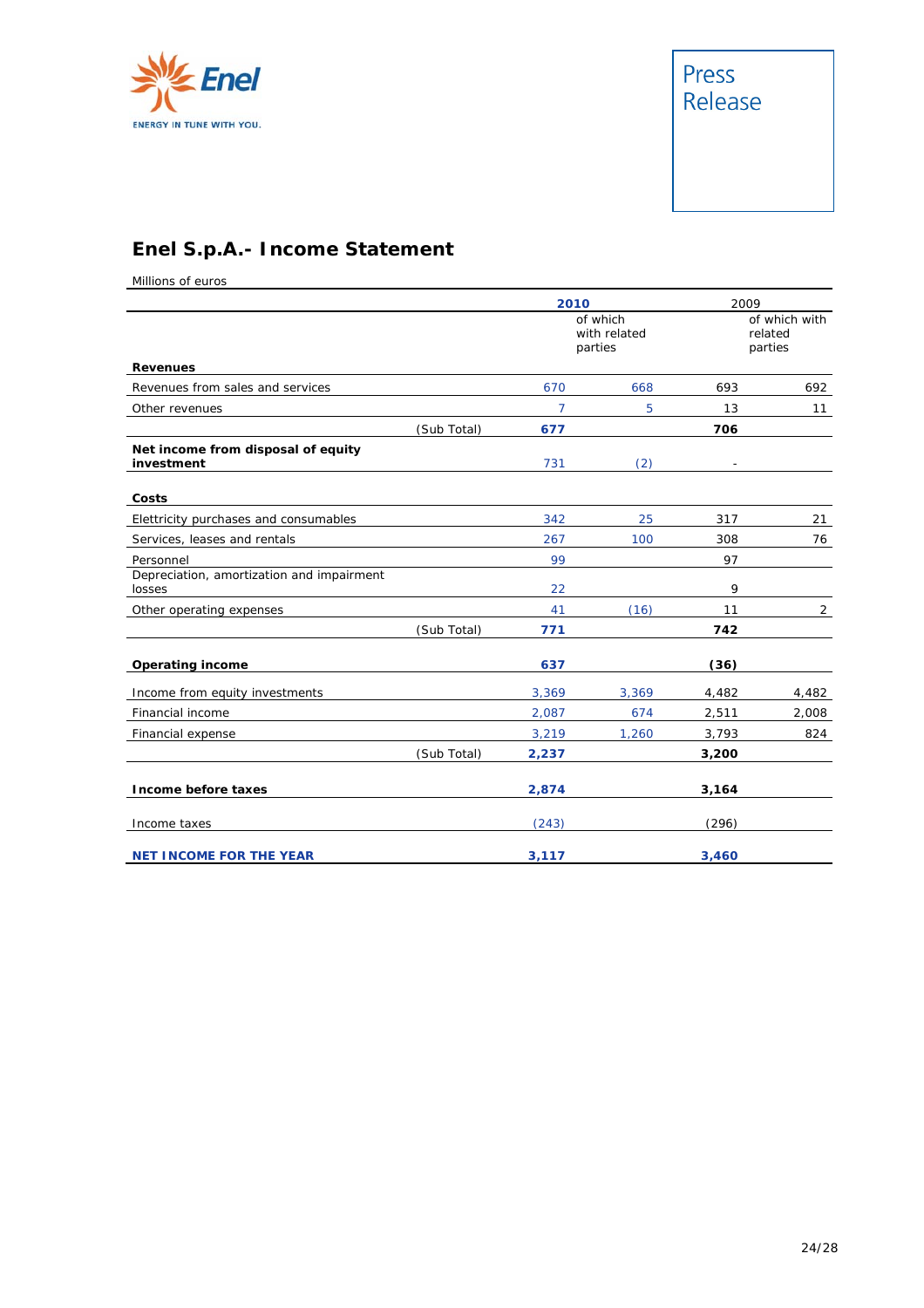



# **Enel S.p.A.- Statement of comprehensive income for the year**

Millions of euros

|                                                       | 2010  | 2009  |
|-------------------------------------------------------|-------|-------|
| Net income for the year                               | 3,117 | 3,460 |
| Other components of comprehensive income:             |       |       |
| Effective portion of change in the fair value of cash |       |       |
| flow hedges                                           | 6     | (50)  |
| Change in the fair value of financial investments     |       |       |
| available for sale                                    | 18    | 66    |
| Income (loss) recognized directly in equity           | 24    | 16    |
| <b>COMPREHENSIVE INCOME FOR THE YEAR</b>              | 3.141 | 3.476 |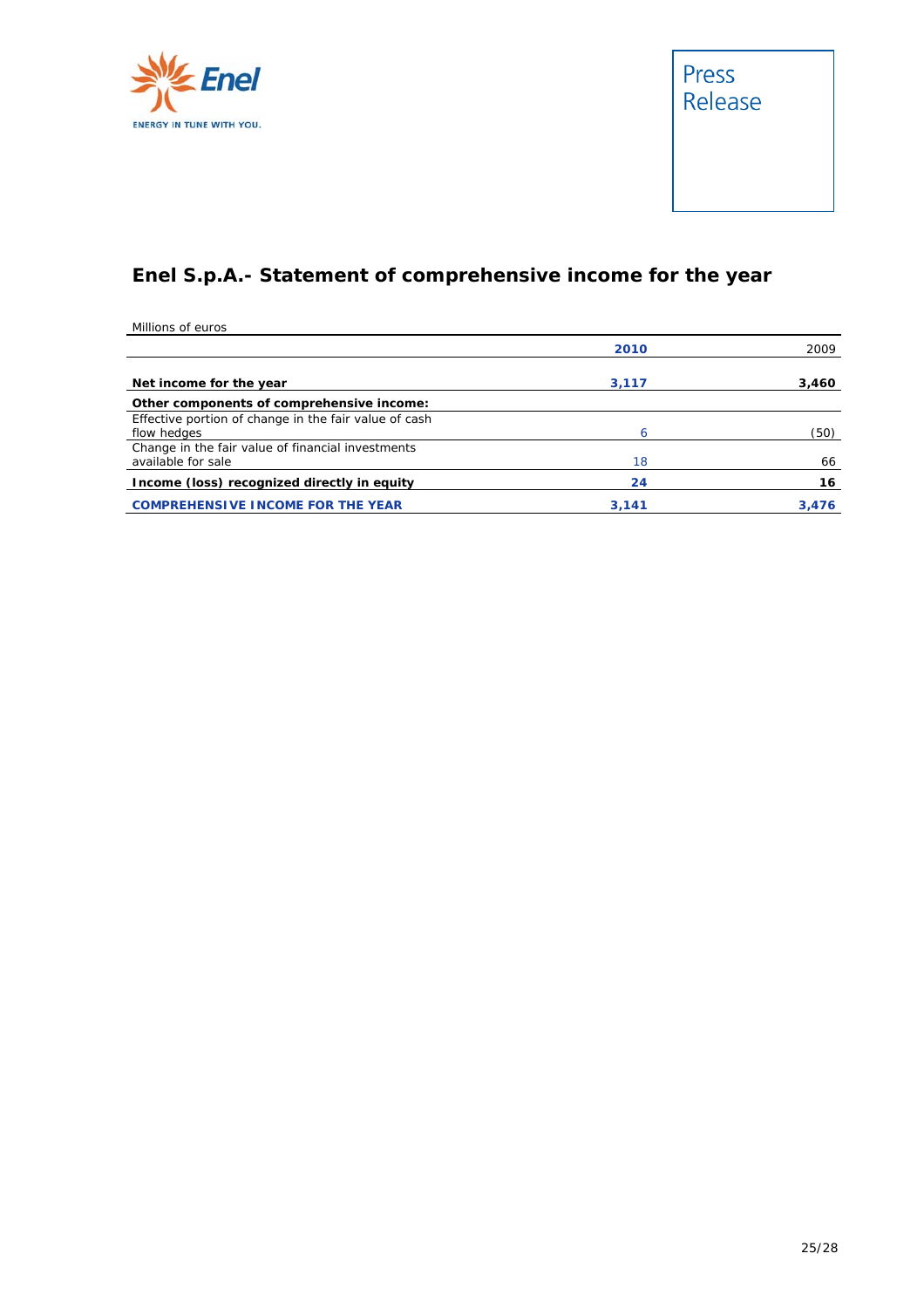

## **Enel S.p.A.- Balance Sheet**

| Millions of euros                                 |         |                                  |       |                  |                                  |
|---------------------------------------------------|---------|----------------------------------|-------|------------------|----------------------------------|
| <b>ASSETS</b>                                     |         | at Dec. 31, 2010                 |       | at Dec. 31, 2009 |                                  |
|                                                   |         | of which with<br>related parties |       |                  | of which with<br>related parties |
| <b>Non-current assets</b>                         |         |                                  |       |                  |                                  |
| Property, plant and equipment                     |         | 5                                |       | 6                |                                  |
| Intangible assets                                 |         | 15                               |       | 14               |                                  |
| Deferred tax assets                               |         | 328                              |       | 322              |                                  |
| Equity investments                                |         | 38,831                           |       | 35,957           |                                  |
| Non-current financial assets <sup>(1)</sup>       |         | 1,448                            | 630   | 1,320            | 954                              |
| Other non-current assets                          |         | 264                              | 222   | 276              | 234                              |
|                                                   | (Total) | 40,891                           |       | 37,895           |                                  |
| <b>Current assets</b>                             |         |                                  |       |                  |                                  |
| Trade receivables                                 |         | 542                              | 533   | 516              | 506                              |
| Income tax receivables                            |         | 272                              |       | 309              |                                  |
| Current financial assets <sup>(2)</sup>           |         | 9,693                            | 8,900 | 20,609           | 19,626                           |
| Cash and cash equivalents                         |         | 2,117                            |       | 995              |                                  |
| Other current assets                              |         | 257                              | 205   | 555              | 398                              |
|                                                   | (Total) | 12,881                           |       | 22,984           |                                  |
| Non-current assets classified as<br>held for sale |         | ٠                                |       | 9                |                                  |
| <b>TOTAL ASSETS</b>                               |         | 53,772                           |       | 60,888           |                                  |

(1) Of which long-term financial receivables for € 334 million at December 31, 2010, € 346 million at December 31, 2009.

(2) Of which short-term financial receivables for € 9,209 million at December 31, 2010, € 19,895 million at December 31, 2009.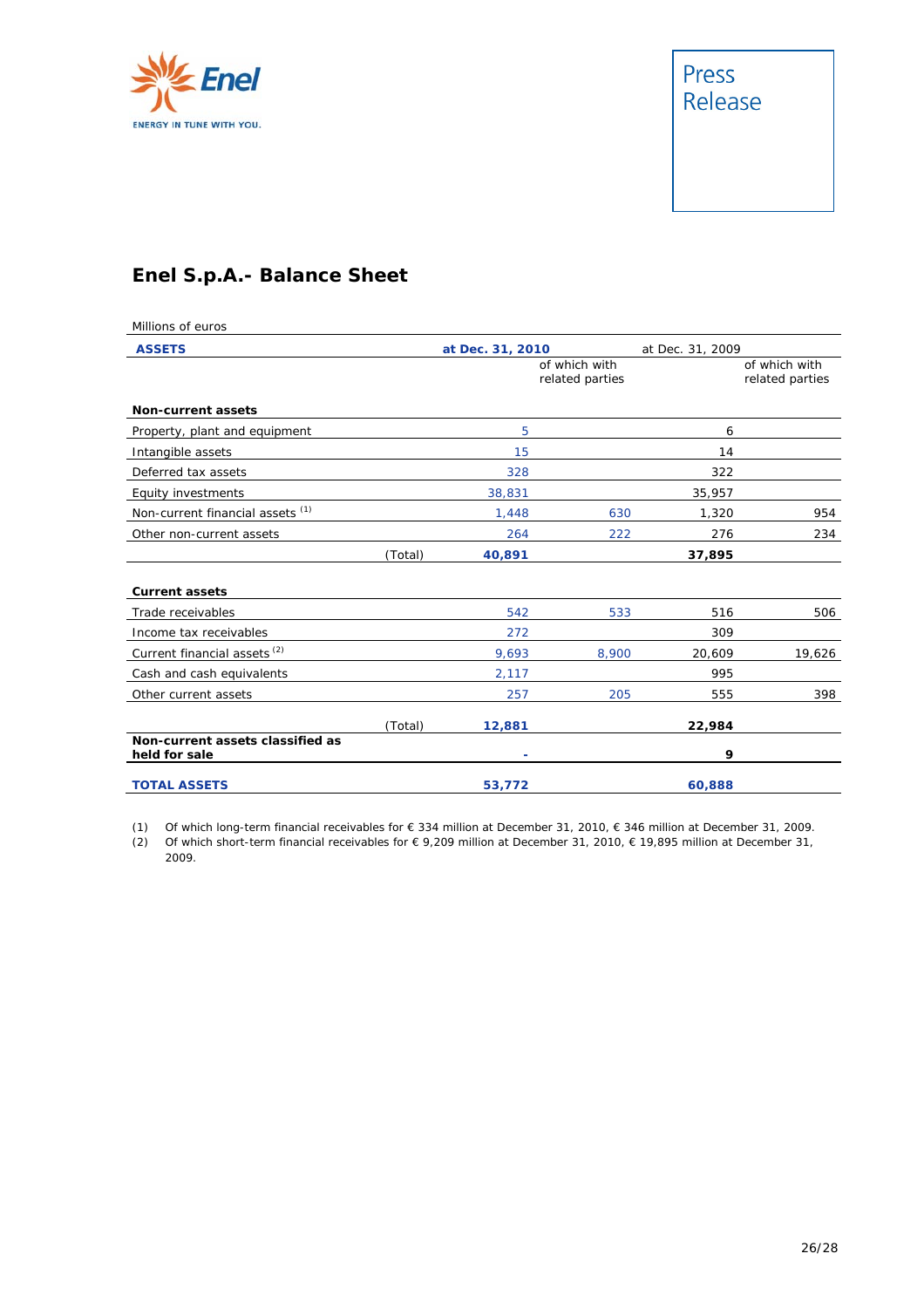

| Millions of euros                                           |             |                  |                                  |                  |                                  |
|-------------------------------------------------------------|-------------|------------------|----------------------------------|------------------|----------------------------------|
| <b>LIABILITIES AND</b><br><b>SHAREHOLDERS' EQUITY</b>       |             | at Dec. 31, 2010 |                                  | at Dec. 31, 2009 |                                  |
|                                                             |             |                  | of which with<br>related parties |                  | of which with<br>related parties |
| Shareholders' equity                                        |             |                  |                                  |                  |                                  |
| Share capital                                               |             | 9,403            |                                  | 9,403            |                                  |
| Other reserves                                              |             | 9,543            |                                  | 9,086            |                                  |
| Retained earnings (losses carried<br>forward)               |             | 3,394            |                                  | 2,712            |                                  |
| Net income for the year (3)                                 |             | 2,176            |                                  | 2,521            |                                  |
| TOTAL SHAREHOLDERS' EQUITY                                  | (Total)     | 24,516           |                                  | 23,722           |                                  |
| <b>Non-current liabilities</b>                              |             |                  |                                  |                  |                                  |
| Long-term loans                                             |             | 22,326           | 2,797                            | 30,012           | 10,806                           |
| Post-employment and other employee<br>benefits              |             | 363              |                                  | 376              |                                  |
| Provisions for risks and charges                            |             | 33               |                                  | 30               |                                  |
| Deferred tax liabilities                                    |             | 126              |                                  | 108              |                                  |
| Non-current financial liabilities                           |             | 1.999            | 392                              | 1,952            | 44                               |
| Other non current liabilities                               |             | 40               | 40                               | 41               | 40                               |
|                                                             | (Sub Total) | 24,887           |                                  | 32,519           |                                  |
| <b>Current liabilities</b>                                  |             |                  |                                  |                  |                                  |
| Short-term loans                                            |             | 1,842            | 1,496                            | 2,410            | 1,619                            |
| Current portion of long-term loans                          |             | 806              |                                  | 779              | 225                              |
| Trade payables                                              |             | 350              | 97                               | 321              | 62                               |
| Current financial liabilities                               |             | 789              | 117                              | 524              | 76                               |
| Other current liabilities                                   |             | 582              | 332                              | 613              | 261                              |
|                                                             | (Sub Total) | 4,369            |                                  | 4,647            |                                  |
| <b>TOTAL LIABILITIES</b>                                    |             | 29,256           |                                  | 37,166           |                                  |
| <b>TOTAL LIABILITIES AND</b><br><b>SHAREHOLDERS' EQUITY</b> |             | 53,772           |                                  | 60,888           |                                  |

(3) Net income is reported net of interim dividend equal to € 940 million for 2010 and € 940 million for 2009.